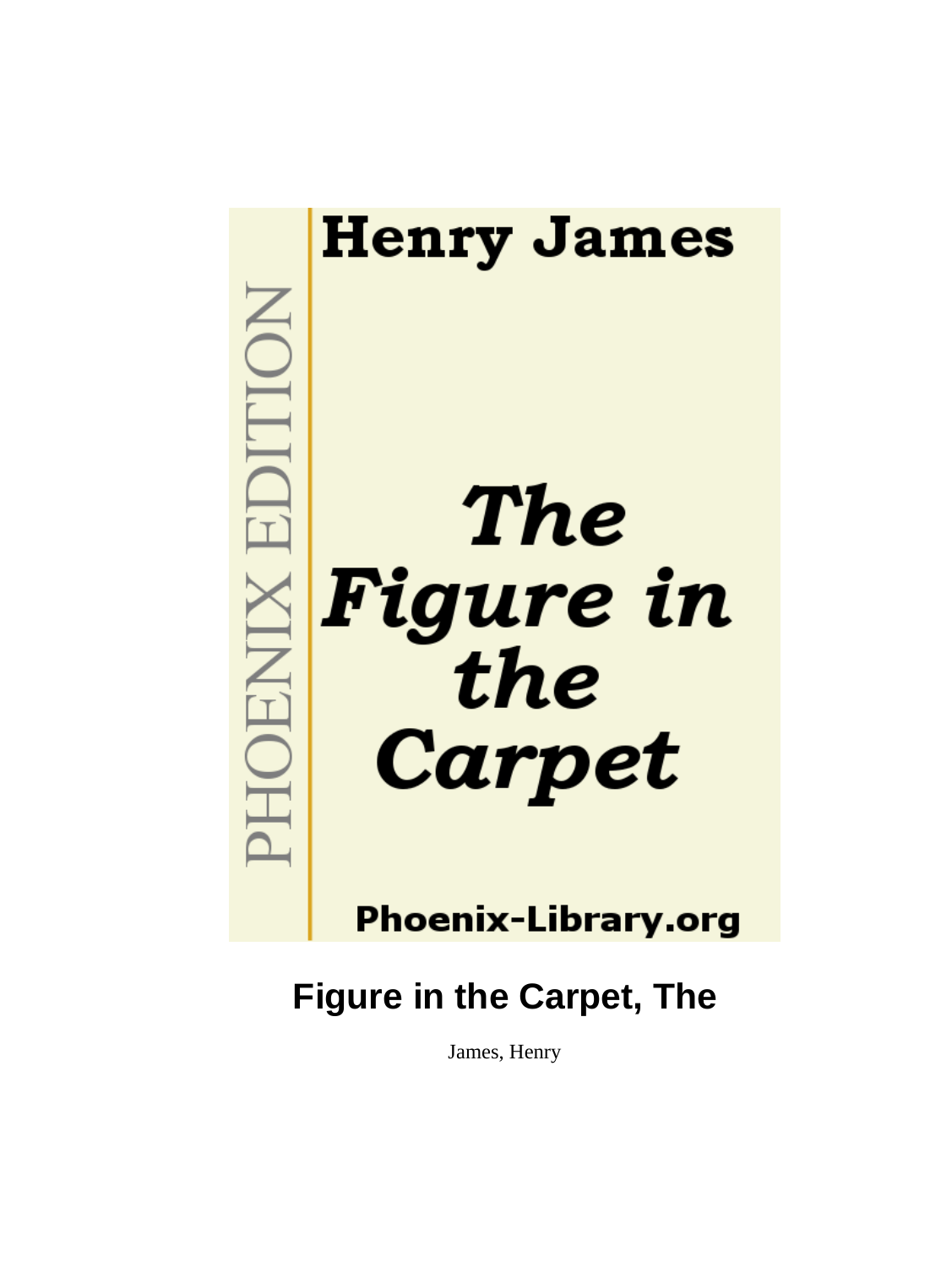[Table Of Content](#page-34-0) [About Phoenix−Edition](#page-35-0) **[Copyright](#page-38-0)**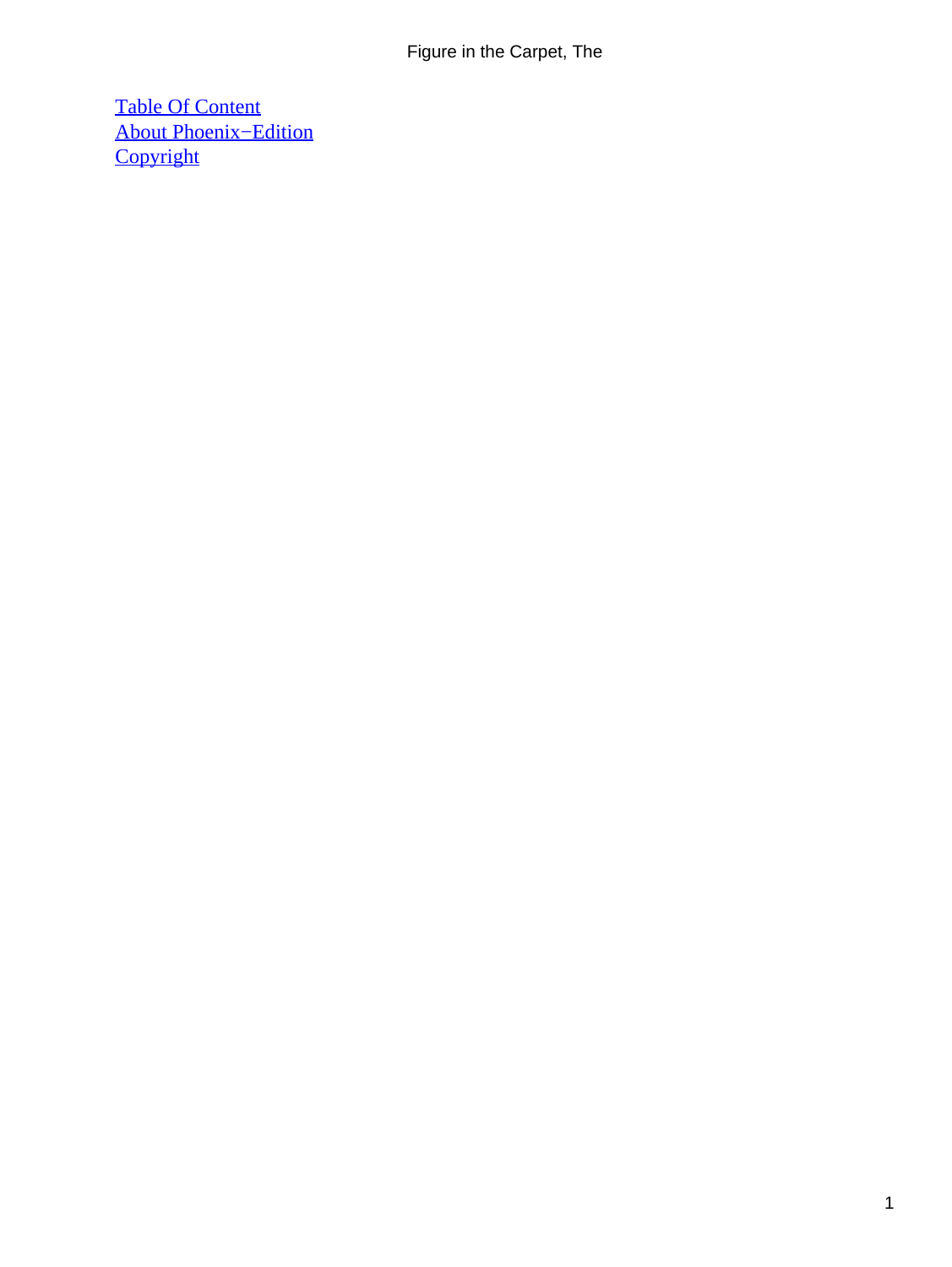*T*he Figure in the Carpet by Henry James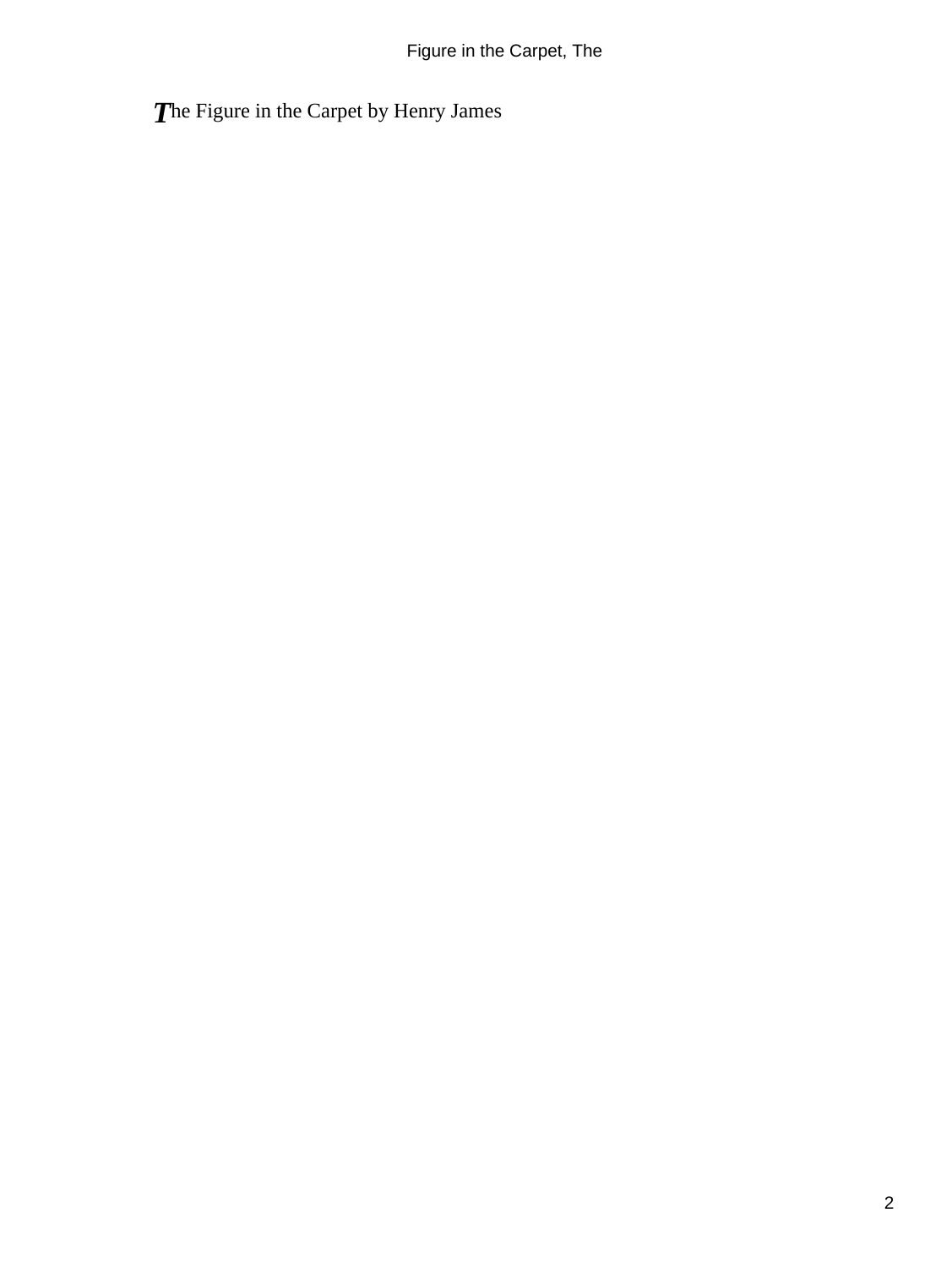## **[CHAPTER I](#page-34-0)**

<span id="page-3-0"></span>*I* HAD done a few things and earned a few pence − I had perhaps even had time to begin to think I was finer than was perceived by the patronising; but when I take the little measure of my course (a fidgety habit, for it's none of the longest yet) I count my real start from the evening George Corvick, breathless and worried, came in to ask me a service. He had done more things than I, and earned more pence, though there were chances for cleverness I thought he sometimes missed. I could only however that evening declare to him that he never missed one for kindness. There was almost rapture in hearing it proposed to me to prepare for **The middle,** the organ of our lucubrations, so called from the position in the week of its day of appearance, an article for which he had made himself responsible and of which, tied up with a stout string, he laid on my table the subject. I pounced upon my opportunity – that is on the first volume of it – and paid scant attention to my friend's explanation of his appeal. What explanation could be more to the point than my obvious fitness for the task? I had written on Hugh Vereker, but never a word in **The middle,** where my dealings were mainly with the ladies and the minor poets. This was his new novel, an advance copy, and whatever much or little it should do for his reputation I was clear on the spot as to what it should do for mine. Moreover if I always read him as soon as I could get hold of him I had a particular reason for wishing to read him now: I had accepted an invitation to Bridges for the following Sunday, and it had been mentioned in Lady Jane's note that Mr. Vereker was to be there. I was young enough for a flutter at meeting a man of his renown, and innocent enough to believe the occasion would demand the display of an acquaintance with his «last.»

 Corvick, who had promised a review of it, had not even had time to read it; he had gone to pieces in consequence of news requiring − as on precipitate reflexion he judged − that he should catch the night−mail to Paris. He had had a telegram from Gwendolen Erme in answer to his letter offering to fly to her aid. I knew already about Gwendolen Erme; I had never seen her, but I had my ideas, which were mainly to the effect that Corvick would marry her if her mother would only die. That lady seemed now in a fair way to oblige him; after some dreadful mistake about a climate or a «cure» she had suddenly collapsed on the return from abroad. Her daughter, unsupported and alarmed, desiring to make a rush for home but hesitating at the risk, had accepted our friend's assistance, and it was my secret belief that at sight of him Mrs. Erme would pull round. His own belief was scarcely to be called secret; it discernibly at any rate differed from mine. He had showed me Gwendolen's photograph with the remark that she wasn't pretty but was awfully interesting; she had published at the age of nineteen a novel in three volumes, «Deep Down,» about which, in **The middle,** he had been really splendid. He appreciated my present eagerness and undertook that the periodical in question should do no less; then at the last, with his hand on the door, he said to me: «Of course you'll be all right, you know.» Seeing I was a trifle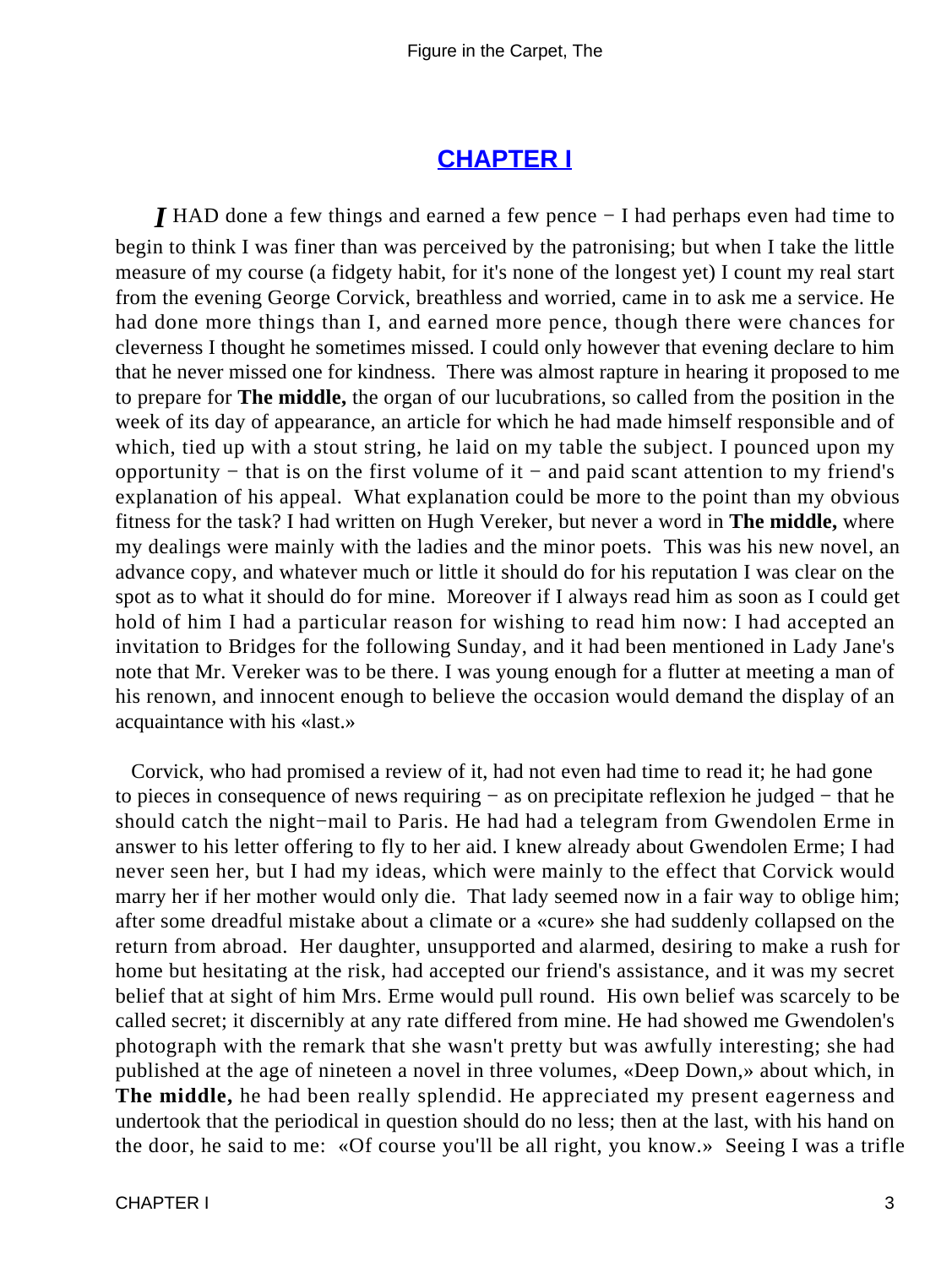vague he added: «I mean you won't be silly.»

«Silly − about Vereker! Why what do I ever find him but awfully clever?»

 «Well, what's that but silly? What on earth does 'awfully clever' mean? For God's sake try to get AT him. Don't let him suffer by our arrangement. Speak of him, you know, if you can, as I should have spoken of him.»

 I wondered an instant. «You mean as far and away the biggest of the lot − that sort of thing?»

 Corvick almost groaned. «Oh you know, I don't put them back to back that way; it's the infancy of art! But he gives me a pleasure so rare; the sense of» – he mused a little – «something or other.»

I wondered again. «The sense, pray, of want?»

«My dear man, that's just what I want YOU to say!»

 Even before he had banged the door I had begun, book in hand, to prepare myself to say it. I sat up with Vereker half the night; Corvick couldn't have done more than that. He was awfully clever − I stuck to that, but he wasn't a bit the biggest of the lot. I didn't allude to the lot, however; I flattered myself that I emerged on this occasion from the infancy of art. «It's all right,» they declared vividly at the office; and when the number appeared I felt there was a basis on which I could meet the great man. It gave me confidence for a day or two − then that confidence dropped. I had fancied him reading it with relish, but if Corvick wasn't satisfied how could Vereker himself be? I reflected indeed that the heat of the admirer was sometimes grosser even than the appetite of the scribe. Corvick at all events wrote me from Paris a little ill−humouredly. Mrs. Erme was pulling round, and I hadn't at all said what Vereker gave him the sense of.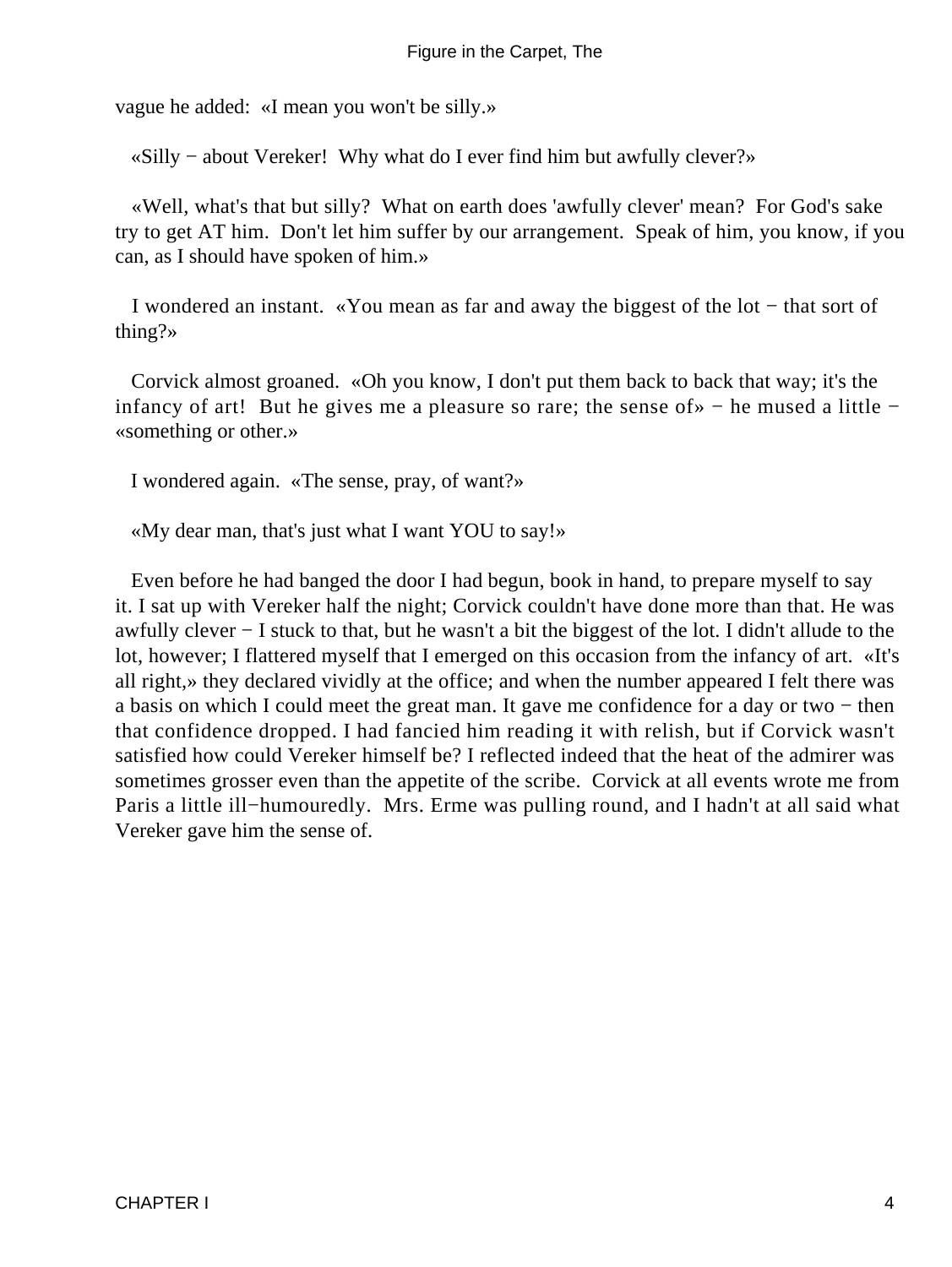## **[CHAPTER II](#page-34-0)**

<span id="page-5-0"></span>**THE** effect of my visit to Bridges was to turn me out for more profundity. Hugh Vereker, as I saw him there, was of a contact so void of angles that I blushed for the poverty of imagination involved in my small precautions. If he was in spirits it wasn't because he had read my review; in fact on the Sunday morning I felt sure he hadn't read it, though **The middle** had been out three days and bloomed, I assured myself, in the stiff garden of periodicals which gave one of the ormolu tables the air of a stand at a station. The impression he made on me personally was such that I wished him to read it, and I corrected to this end with a surreptitious hand what might be wanting in the careless conspicuity of the sheet. I'm afraid I even watched the result of my manoeuvre, but up to luncheon I watched in vain.

 When afterwards, in the course of our gregarious walk, I found myself for half an hour, not perhaps without another manoeuvre, at the great man's side, the result of his affability was a still livelier desire that he shouldn't remain in ignorance of the peculiar justice I had done him. It wasn't that he seemed to thirst for justice; on the contrary I hadn't yet caught in his talk the faintest grunt of a grudge − a note for which my young experience had already given me an ear. Of late he had had more recognition, and it was pleasant, as we used to say in **The middle,** to see how it drew him out. He wasn't of course popular, but I judged one of the sources of his good humour to be precisely that his success was independent of that. He had none the less become in a manner the fashion; the critics at least had put on a spurt and caught up with him. We had found out at last how clever he was, and he had had to make the best of the loss of his mystery. I was strongly tempted, as I walked beside him, to let him know how much of that unveiling was my act; and there was a moment when I probably should have done so had not one of the ladies of our party, snatching a place at his other elbow, just then appealed to him in a spirit comparatively selfish. It was very discouraging: I almost felt the liberty had been taken with myself.

 I had had on my tongue's end, for my own part, a phrase or two about the right word at the right time; but later on I was glad not to have spoken, for when on our return we clustered at tea I perceived Lady Jane, who had not been out with us, brandishing **The middle** with her longest arm. She had taken it up at her leisure; she was delighted with what she had found, and I saw that, as a mistake in a man may often be a felicity in a woman, she would practically do for me what I hadn't been able to do for myself. «Some sweet little truths that needed to be spoken,» I heard her declare, thrusting the paper at rather a bewildered couple by the fireplace. She grabbed it away from them again on the reappearance of Hugh Vereker, who after our walk had been upstairs to change something. «I know you don't in general look at this kind of thing, but it's an occasion really for doing so. You HAVEN'T seen it? Then you must. The man has actually got AT you, at what I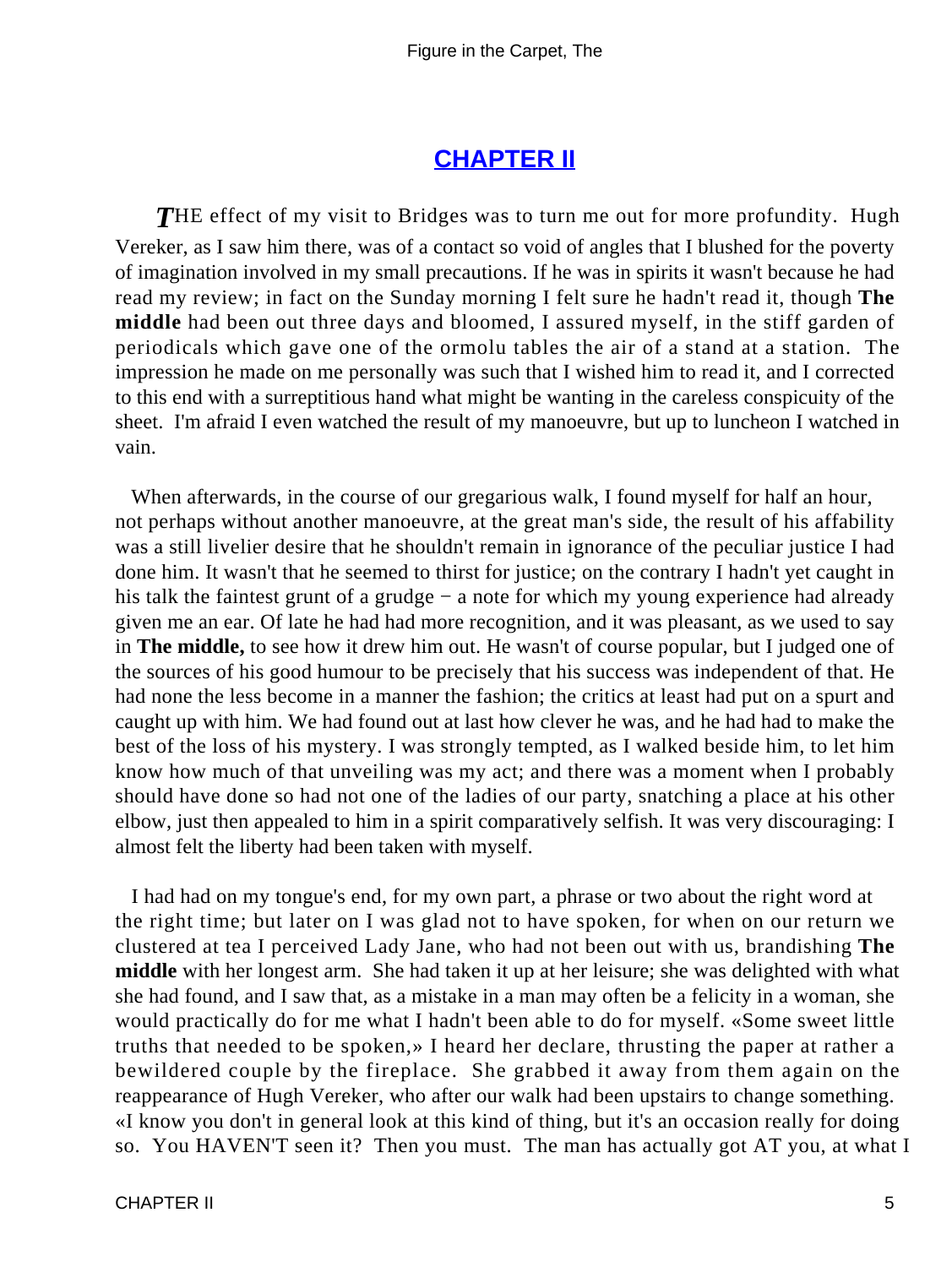always feel, you know.» Lady Jane threw into her eyes a look evidently intended to give an idea of what she always felt; but she added that she couldn't have expressed it. The man in the paper expressed it in a striking manner. «Just see there, and there, where I've dashed it, how he brings it out.» She had literally marked for him the brightest patches of my prose, and if I was a little amused Vereker himself may well have been. He showed how much he was when before us all Lady Jane wanted to read something aloud. I liked at any rate the way he defeated her purpose by jerking the paper affectionately out of her clutch. He'd take it upstairs with him and look at it on going to dress. He did this half an hour later − I saw it in his hand when he repaired to his room. That was the moment at which, thinking to give her pleasure, I mentioned to Lady Jane that I was the author of the review. I did give her pleasure, I judged, but perhaps not quite so much as I had expected. If the author was «only me» the thing didn't seem quite so remarkable. Hadn't I had the effect rather of diminishing the lustre of the article than of adding to my own? Her ladyship was subject to the most extraordinary drops. It didn't matter; the only effect I cared about was the one it would have on Vereker up there by his bedroom fire.

 At dinner I watched for the signs of this impression, tried to fancy some happier light in his eyes; but to my disappointment Lady Jane gave me no chance to make sure. I had hoped she'd call triumphantly down the table, publicly demand if she hadn't been right. The party was large − there were people from outside as well, but I had never seen a table long enough to deprive Lady Jane of a triumph. I was just reflecting in truth that this interminable board would deprive ME of one when the guest next me, dear woman − she was Miss Poyle, the vicar's sister, a robust unmodulated person − had the happy inspiration and the unusual courage to address herself across it to Vereker, who was opposite, but not directly, so that when he replied they were both leaning forward. She enquired, artless body, what he thought of Lady Jane's «panegyric,» which she had read − not connecting it however with her right−hand neighbour; and while I strained my ear for his reply I heard him, to my stupefaction, call back gaily, his mouth full of bread: «Oh, it's all right − the usual twaddle!»

 I had caught Vereker's glance as he spoke, but Miss Poyle's surprise was a fortunate cover for my own. «You mean he doesn't do you justice?» said the excellent woman.

 Vereker laughed out, and I was happy to be able to do the same. «It's a charming article,» he tossed us.

Miss Poyle thrust her chin half across the cloth. «Oh, you're so deep!» she drove home.

 «As deep as the ocean! All I pretend is that the author doesn't see − » But a dish was at this point passed over his shoulder, and we had to wait while he helped himself.

«Doesn't see what?» my neighbour continued.

«Doesn't see anything.»

CHAPTER II 6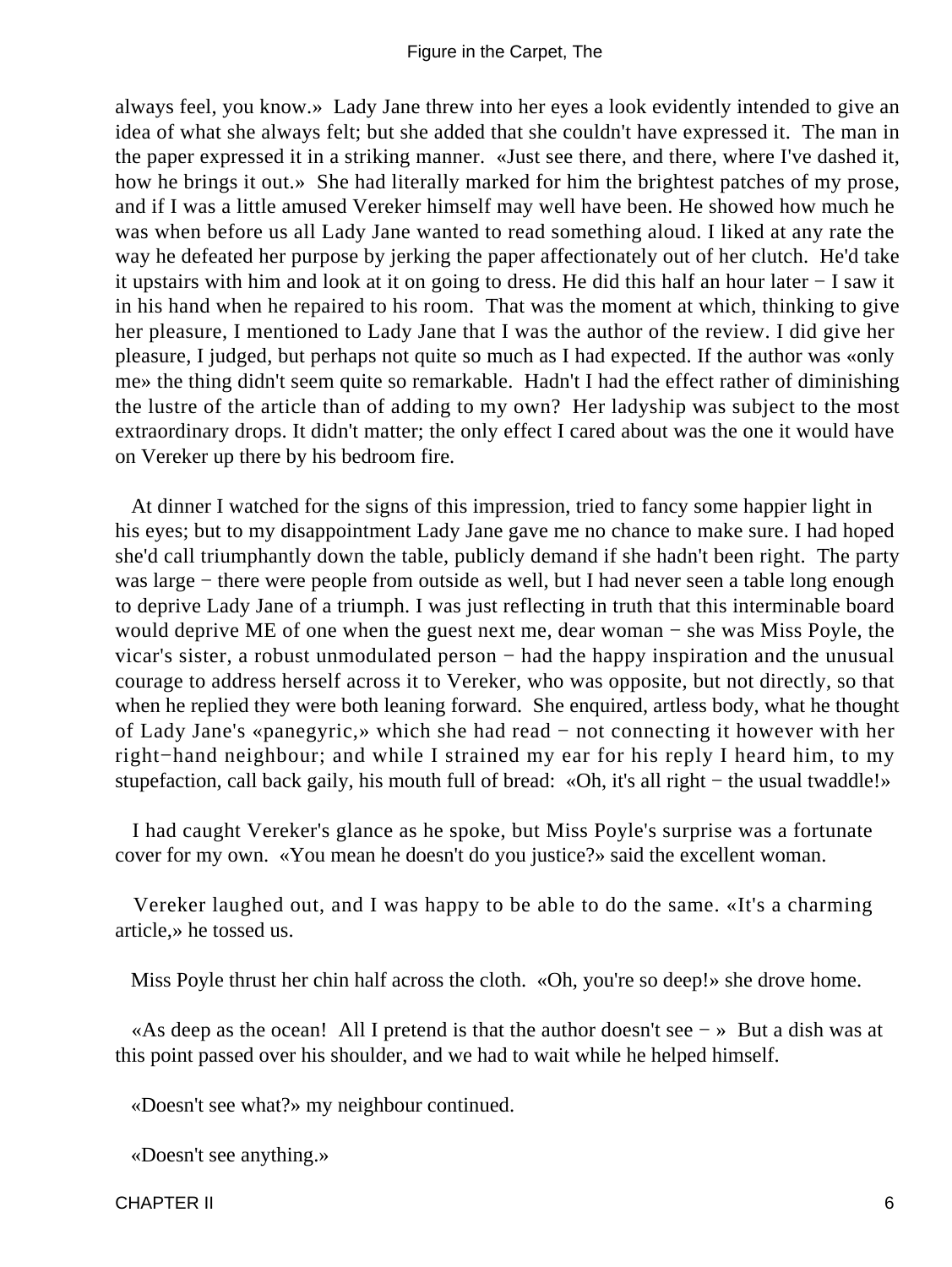«Dear me − how very stupid!»

«Not a bit,» Vereker laughed main. «Nobody does.»

 The lady on his further side appealed to him, and Miss Poyle sank back to myself. «Nobody sees anything!» she cheerfully announced; to which I replied that I had often thought so too, but had somehow taken the thought for a proof on my own part of a tremendous eye. I didn't tell her the article was mine; and I observed that Lady Jane, occupied at the end of the table, had not caught Vereker's words.

 I rather avoided him after dinner, for I confess he struck me as cruelly conceited, and the revelation was a pain. «The usual twaddle» − my acute little study! That one's admiration should have had a reserve or two could gall him to that point! I had thought him placid, and he was placid enough; such a surface was the hard polished glass that encased the bauble of his vanity. I was really ruffled, and the only comfort was that if nobody saw anything George Corvick was quite as much out of it as I. This comfort however was not sufficient, after the ladies had dispersed, to carry me in the proper manner – I mean in a spotted jacket and humming an air – into the smoking–room. I took my way in some dejection to bed; but in the passage I encountered Mr. Vereker, who had been up once more to change, coming out of his room. HE was humming an air and had on a spotted jacket, and as soon as he saw me his gaiety gave a start.

 «My dear young man,» he exclaimed, «I'm so glad to lay hands on you! I'm afraid I most unwittingly wounded you by those words of mine at dinner to Miss Poyle. I learned but half an hour ago from Lady Jane that you're the author of the little notice in THE MIDDLE.»

 I protested that no bones were broken; but he moved with me to my own door, his hand, on my shoulder, kindly feeling for a fracture; and on hearing that I had come up to bed he asked leave to cross my threshold and just tell me in three words what his qualification of my remarks had represented. It was plain he really feared I was hurt, and the sense of his solicitude suddenly made all the difference to me. My cheap review fluttered off into space, and the best things I had said in it became flat enough beside the brilliancy of his being there. I can see him there still, on my rug, in the firelight and his spotted jacket, his fine clear face all bright with the desire to be tender to my youth. I don't know what he had at first meant to say, but I think the sight of my relief touched him, excited him, brought up words to his lips from far within. It was so these words presently conveyed to me something that, as I afterwards knew, he had never uttered to any one. I've always done justice to the generous impulse that made him speak; it was simply compunction for a snub unconsciously administered to a man of letters in a position inferior to his own, a man of letters moreover in the very act of praising him. To make the thing right he talked to me exactly as an equal and on the ground of what we both loved best. The hour, the place, the unexpectedness deepened the impression: he couldn't have done anything more intensely effective.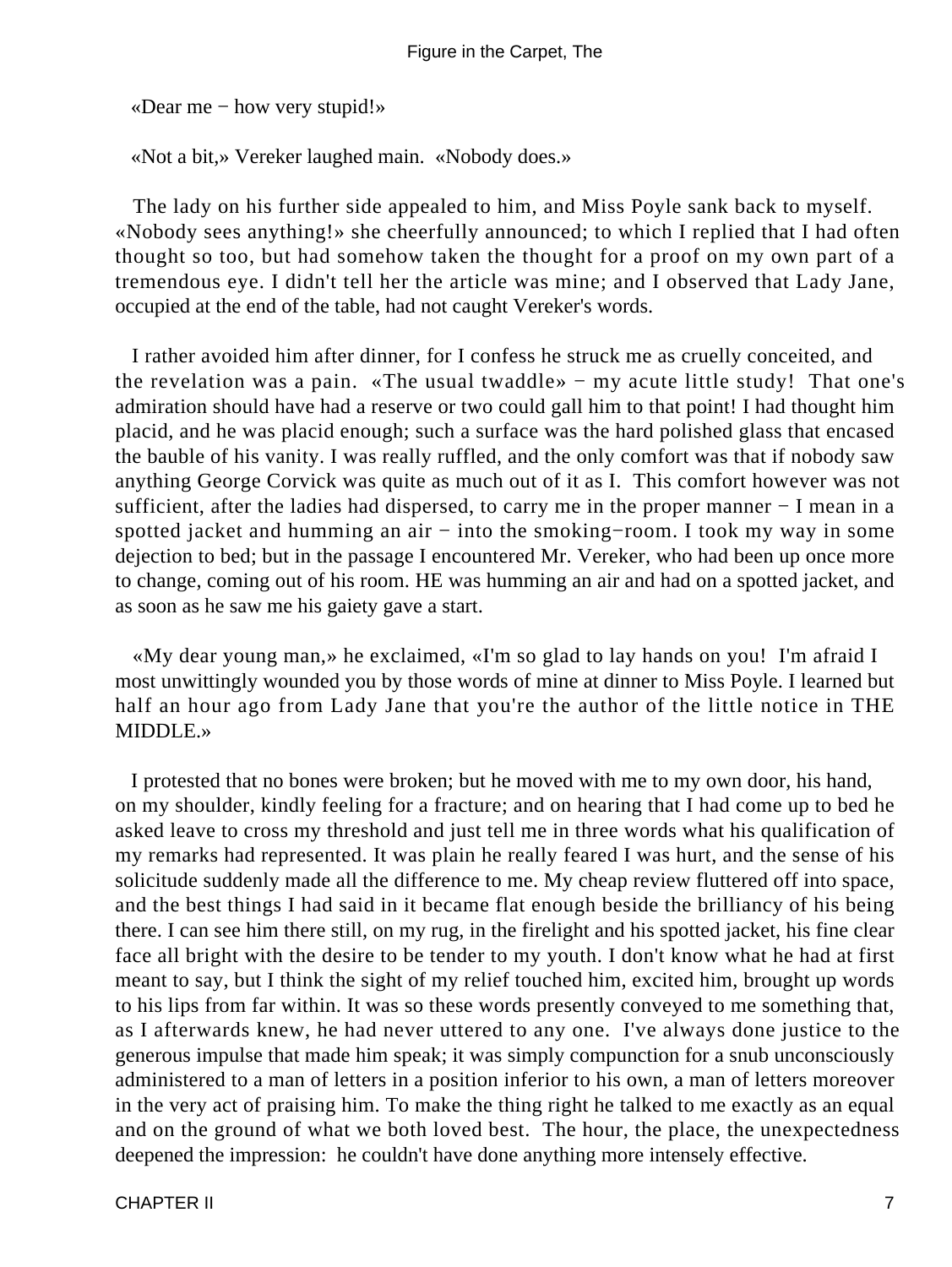#### **[CHAPTER III.](#page-34-0)**

<span id="page-8-0"></span>*«I* DON'T quite know how to explain it to you,» he said, «but it was the very fact that your notice of my book had a spice of intelligence, it was just your exceptional sharpness, that produced the feeling − a very old story with me, I beg you to believe − under the momentary influence of which I used in speaking to that good lady the words you so naturally resent. I don't read the things in the newspapers unless they're thrust upon me as that one was − it's always one's best friend who does it! But I used to read them sometimes − ten years ago. I dare say they were in general rather stupider then; at any rate it always struck me they missed my little point with a perfection exactly as admirable when they patted me on the back as when they kicked me in the shins. Whenever since I've happened to have a glimpse of them they were still blazing away − still missing it, I mean, deliciously. YOU miss it, my dear fellow, with inimitable assurance; the fact of your being awfully clever and your article's being awfully nice doesn't make a hair's breadth of difference. It's quite with you rising young men,» Vereker laughed, «that I feel most what a failure I am!»

 I listened with keen interest; it grew keener as he talked. «YOU a failure − heavens! What then may your 'little point' happen to be?»

 «Have I got to **Tell** you, after all these years and labours?» There was something in the friendly reproach of this − jocosely exaggerated − that made me, as an ardent young seeker for truth, blush to the roots of my hair. I'm as much in the dark as ever, though I've grown used in a sense to my obtuseness; at that moment, however, Vereker's happy accent made me appear to myself, and probably to him, a rare dunce. I was on the point of exclaiming «Ah yes, don't tell me: for my honour, for that of the craft, don't!» when he went on in a manner that showed he had read my thought and had his own idea of the probability of our some day redeeming ourselves. «By my little point I mean – what shall I call it? – the particular thing I've written my books most FOR. Isn't there for every writer a particular thing of that sort, the thing that most makes him apply himself, the thing without the effort to achieve which he wouldn't write at all, the very passion of his passion, the part of the business in which, for him, the flame of art burns most intensely? Well, it's THAT!»

 I considered a moment − that is I followed at a respectful distance, rather gasping. I was fascinated − easily, you'll say; but I wasn't going after all to be put off my guard. «Your description's certainly beautiful, but it doesn't make what you describe very distinct.»

 «I promise you it would be distinct if it should dawn on you at all.» I saw that the charm of our topic overflowed for my companion into an emotion as lively as my own. «At any rate,» he went on, «I can speak for myself: there's an idea in my work without which I wouldn't have given a straw for the whole job. It's the finest fullest intention of the lot, and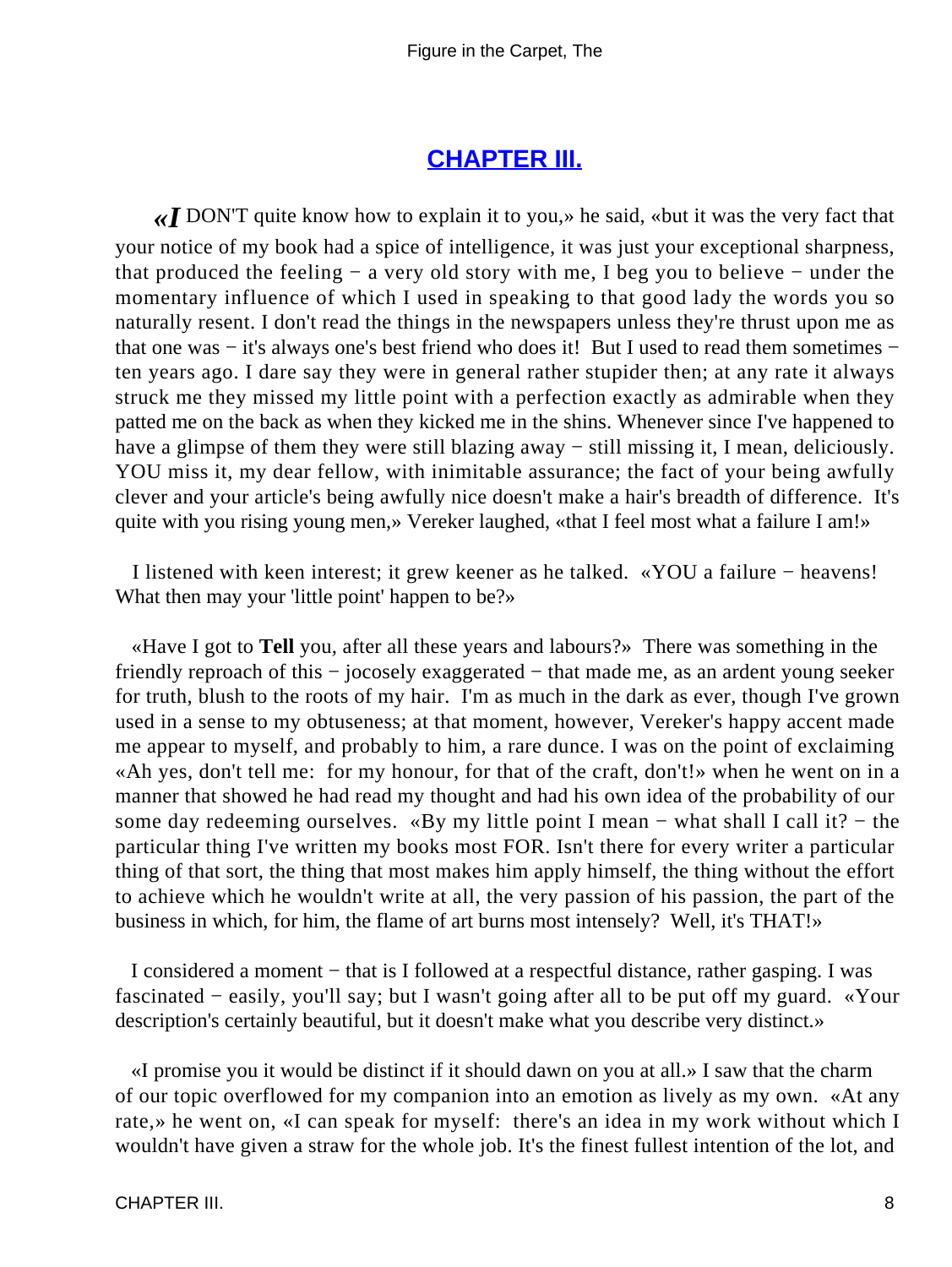the application of it has been, I think, a triumph of patience, of ingenuity. I ought to leave that to somebody else to say; but that nobody does say it is precisely what we're talking about. It stretches, this little trick of mine, from book to book, and everything else, comparatively, plays over the surface of it. The order, the form, the texture of my books will perhaps some day constitute for the initiated a complete representation of it. So it's naturally the thing for the critic to look for. It strikes me,» my visitor added, smiling, «even as the thing for the critic to find.»

This seemed a responsibility indeed. «You call it a little trick?»

«That's only my little modesty. It's really an exquisite scheme.»

«And you hold that you've carried the scheme out?»

«The way I've carried it out is the thing in life I think a bit well of myself for.»

I had a pause. «Don't you think you ought − just a trifle − to assist the critic?»

 «Assist him? What else have I done with every stroke of my pen? I've shouted my intention in his great blank face!» At this, laughing out again, Vereker laid his hand on my shoulder to show the allusion wasn't to my personal appearance.

«But you talk about the initiated. There must therefore, you see, BE initiation.»

 «What else in heaven's name is criticism supposed to be?» I'm afraid I coloured at this too; but I took refuge in repeating that his account of his silver lining was poor in something or other that a plain man knows things by. «That's only because you've never had a glimpse of it,» he returned. «If you had had one the element in question would soon have become practically all you'd see. To me it's exactly as palpable as the marble of this chimney. Besides, the critic just ISN'T a plain man: if he were, pray, what would he be doing in his neighbour's garden? You're anything but a plain man yourself, and the very raison d'etre of you all is that you're little demons of subtlety. If my great affair's a secret, that's only because it's a secret in spite of itself − the amazing event has made it one. I not only never took the smallest precaution to keep it so, but never dreamed of any such accident. If I had I shouldn't in advance have had the heart to go on. As it was, I only became aware little by little, and meanwhile I had done my work.»

«And now you quite like it?» I risked.

«My work?»

«Your secret. It's the same thing.»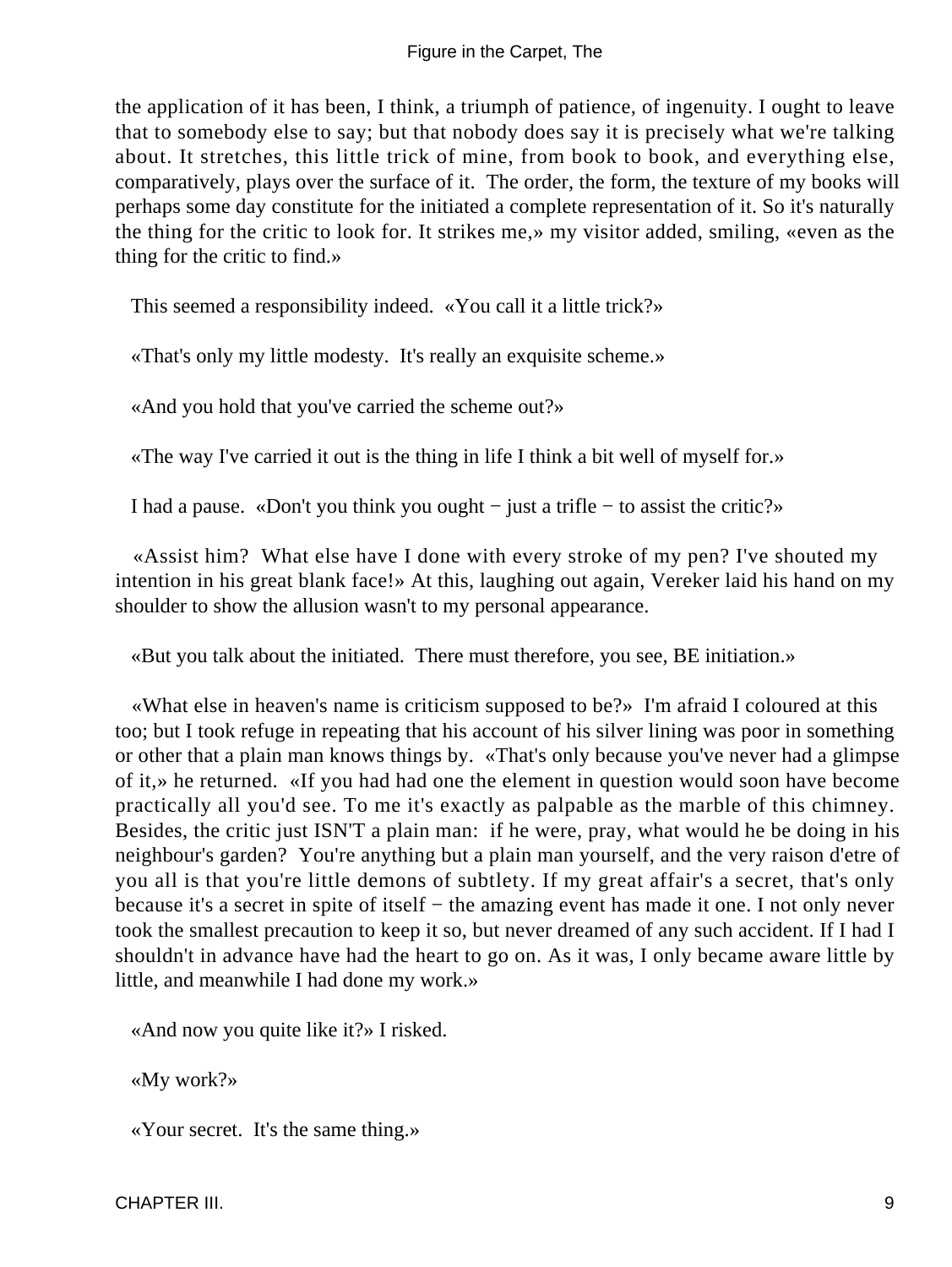«Your guessing that,» Vereker replied, «is a proof that you're as clever as I say!» I was encouraged by this to remark that he would clearly be pained to part with it, and he confessed that it was indeed with him now the great amusement of life. «I live almost to see if it will ever be detected.» He looked at me for a jesting challenge; something far within his eyes seemed to peep out. «But I needn't worry − it won't!»

 «You fire me as I've never been fired,» I declared; «you make me determined to do or die.» Then I asked: «Is it a kind of esoteric message?»

 His countenance fell at this − he put out his hand as if to bid me good−night. «Ah my dear fellow, it can't be described in cheap journalese!»

 I knew of course he'd be awfully fastidious, but our talk had made me feel how much his nerves were exposed. I was unsatisfied − I kept hold of his hand. «I won't make use of the expression then,» I said, «in the article in which I shall eventually announce my discovery, though I dare say I shall have hard work to do without it. But meanwhile, just to hasten that difficult birth, can't you give a fellow a clue?» I felt much more at my ease.

 «My whole lucid effort gives him the clue − every page and line and letter. The thing's as concrete there as a bird in a cage, a bait on a hook, a piece of cheese in a mouse−trap. It's stuck into every volume as your foot is stuck into your shoe. It governs every line, it chooses every word, it dots every i, it places every comma.»

 I scratched my head. «Is it something in the style or something in the thought? An element of form or an element of feeling?»

 He indulgently shook my hand again, and I felt my questions to be crude and my distinctions pitiful. «Good−night, my dear boy − don't bother about it. After all, you do like a fellow.»

«And a little intelligence might spoil it?» I still detained him.

 He hesitated. «Well, you've got a heart in your body. Is that an element of form or an element of feeling? What I contend that nobody has ever mentioned in my work is the organ of life.»

 «I see − it's some idea **About** life, some sort of philosophy. Unless it be,» I added with the eagerness of a thought perhaps still happier, «some kind of game you're up to with your style, something you're after in the language. Perhaps it's a preference for the letter P!» I ventured profanely to break out. «Papa, potatoes, prunes − that sort of thing?» He was suitably indulgent: he only said I hadn't got the right letter. But his amusement was over; I could see he was bored. There was nevertheless something else I had absolutely to learn. «Should you be able, pen in hand, to state it clearly yourself − to name it, phrase it,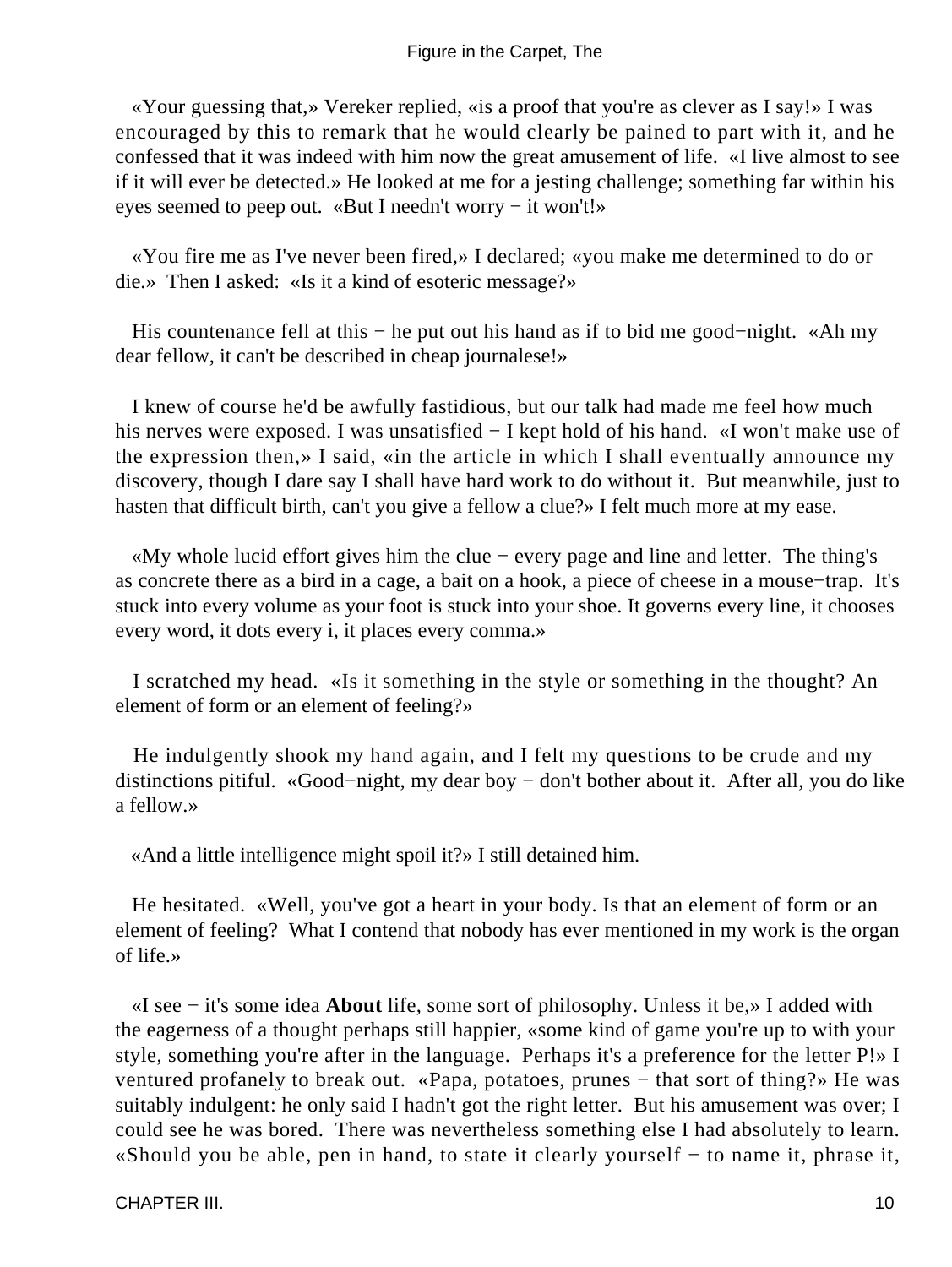formulate it?»

«Oh,» he almost passionately sighed, «if I were only, pen in hand, one of YOU chaps!»

 «That would be a great chance for you of course. But why should you despise us chaps for not doing what you can't do yourself?»

 «Can't do?» He opened his eyes. «Haven't I done it in twenty volumes? I do it in my way,» he continued. «Go YOU and don't do it in yours.»

«Ours is so devilish difficult,» I weakly observed.

 «So's mine. We each choose our own. There's no compulsion. You won't come down and smoke?»

«No. I want to think this thing out.»

«You'll tell me then in the morning that you've laid me bare?»

 «I'll see what I can do; I'll sleep on it. But just one word more,» I added. We had left the room − I walked again with him a few steps along the passage. «This extraordinary 'general intention,' as you call it − for that's the most vivid description I can induce you to make of it − is then, generally, a sort of buried treasure?»

His face lighted. «Yes, call it that, though it's perhaps not for me to do so.»

«Nonsense!» I laughed. «You know you're hugely proud of it.»

«Well, I didn't propose to tell you so; but it IS the joy of my soul!»

«You mean it's a beauty so rare, so great?»

 He waited a little again. «The loveliest thing in the world!» We had stopped, and on these words he left me; but at the end of the corridor, while I looked after him rather yearningly, he turned and caught sight of my puzzled face. It made him earnestly, indeed I thought quite anxiously, shake his head and wave his finger «Give it up − give it up!»

 This wasn't a challenge − it was fatherly advice. If I had had one of his books at hand I'd have repeated my recent act of faith – I'd have spent half the night with him. At three o'clock in the morning, not sleeping, remembering moreover how indispensable he was to Lady Jane, I stole down to the library with a candle. There wasn't, so far as I could discover, a line of his writing in the house.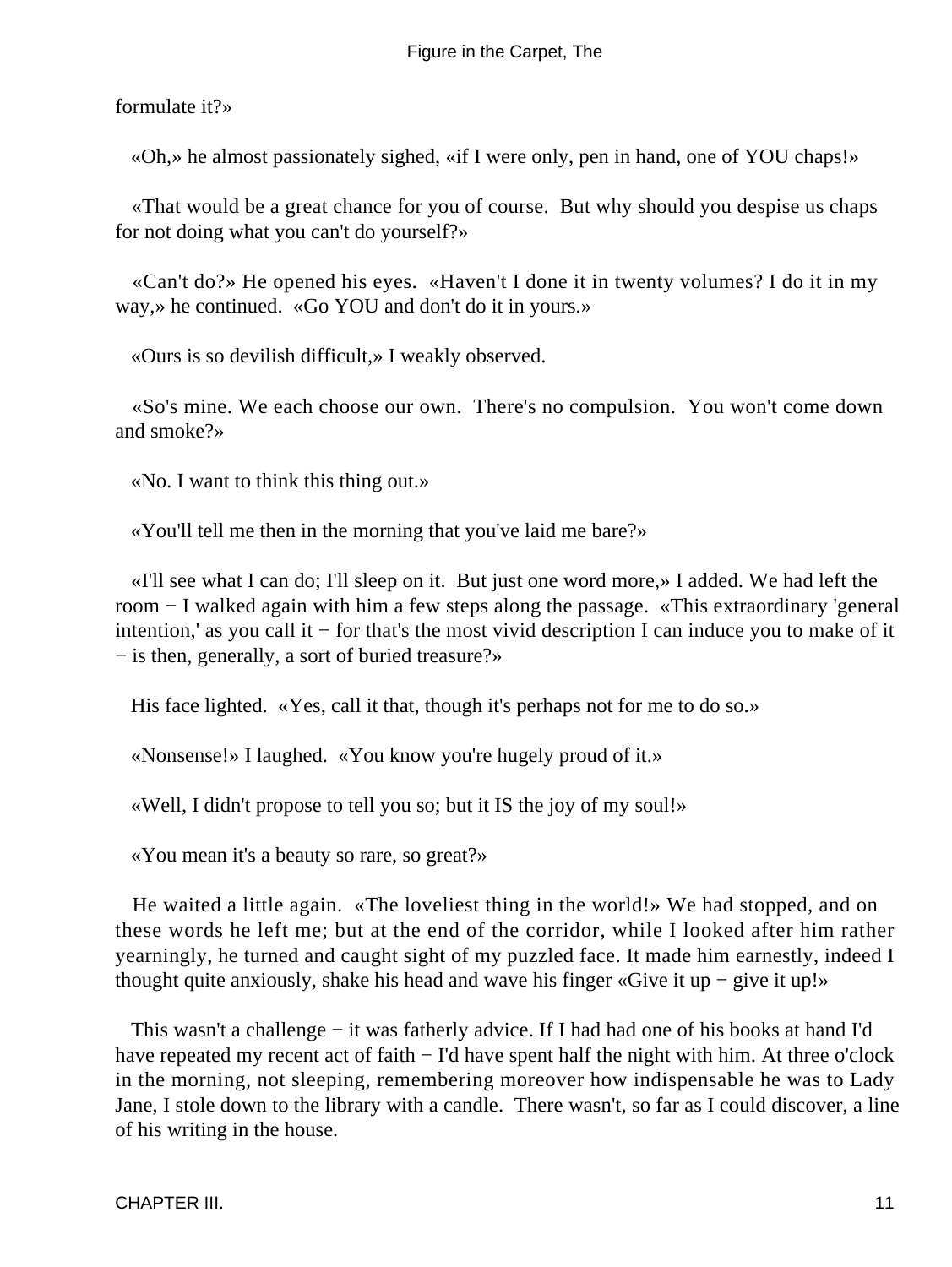## **[CHAPTER IV.](#page-34-0)**

<span id="page-12-0"></span>*RETURNING* to town I feverishly collected them all; I picked out each in its order and held it up to the light. This gave me a maddening month, in the course of which several things took place. One of these, the last, I may as well immediately mention, was that I acted on Vereker's advice: I renounced my ridiculous attempt. I could really make nothing of the business; it proved a dead loss. After all I had always, as he had himself noted, liked him; and what now occurred was simply that my new intelligence and vain preoccupation damaged my liking. I not only failed to run a general intention to earth, I found myself missing the subordinate intentions I had formerly enjoyed. His books didn't even remain the charming things they had been for me; the exasperation of my search put me out of conceit of them. Instead of being a pleasure the more they became a resource the less; for from the moment I was unable to follow up the author's hint I of course felt it a point of honour not to make use professionally of my knowledge of them. **I had** no knowledge − nobody had any. It was humiliating, but I could bear it − they only annoyed me now. At last they even bored me, and I accounted for my confusion − perversely, I allow − by the idea that Vereker had made a fool of me. The buried treasure was a bad joke, the general intention a monstrous pose.

 The great point of it all is, however, that I told George Corvick what had befallen me and that my information had an immense effect upon him. He had at last come back, but so, unfortunately, had Mrs. Erme, and there was as yet, I could see, no question of his nuptials. He was immensely stirred up by the anecdote I had brought from Bridges; it fell in so completely with the sense he had had from the first that there was more in Vereker than met the eye. When I remarked that the eye seemed what the printed page had been expressly invented to meet he immediately accused me of being spiteful because I had been foiled. Our commerce had always that pleasant latitude. The thing Vereker had mentioned to me was exactly the thing he, Corvick, had wanted me to speak of in my review. On my suggesting at last that with the assistance I had now given him he would doubtless be prepared to speak of it himself he admitted freely that before doing this there was more he must understand. What he would have said, had he reviewed the new book, was that there was evidently in the writer's inmost art something to BE understood. I hadn't so much as hinted at that: no wonder the writer hadn't been flattered! I asked Corvick what he really considered he meant by his own supersubtlety, and, unmistakeably kindled, he replied: «It isn't for the vulgar − it isn't for the vulgar!» He had hold of the tail of something; he would pull hard, pull it right out. He pumped me dry on Vereker's strange confidence and, pronouncing me the luckiest of mortals, mentioned half a dozen questions he wished to goodness I had had the gumption to put. Yet on the other hand he didn't want to be told too much − it would spoil the fun of seeing what would come. The failure of MY fun was at the moment of our meeting not complete, but I saw it ahead, and Corvick saw that I saw it. I, on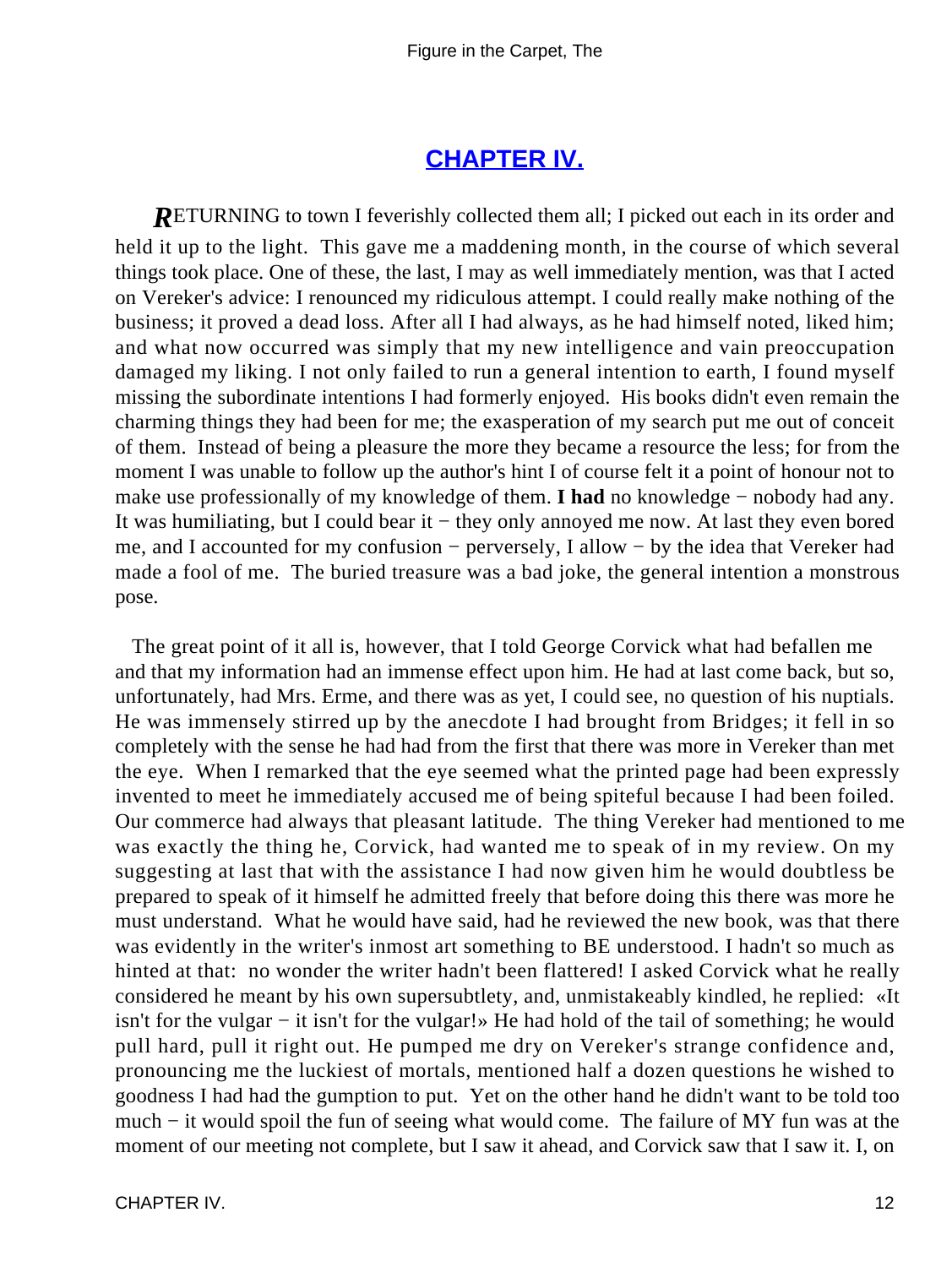my side, saw likewise that one of the first things he would do would be to rush off with my story to Gwendolen.

 On the very day after my talk with him I was surprised by the receipt of a note from Hugh Vereker, to whom our encounter at Bridges had been recalled, as he mentioned, by his falling, in a magazine, on some article to which my signature was attached. «I read it with great pleasure,» he wrote, «and remembered under its influence our lively conversation by your bedroom fire. The consequence of this has been that I begin to measure the temerity of my having saddled you with a knowledge that you may find something of a burden. Now that the fit's over I can't imagine how I came to be moved so much beyond my wont. I had never before mentioned, no matter in what state of expansion, the fact of my little secret, and I shall never speak of that mystery again. I was accidentally so much more explicit with you than it had ever entered into my game to be, that I find this game − I mean the pleasure of playing it − suffers considerably. In short, if you can understand it, I've rather spoiled my sport. I really don't want to give anybody what I believe you clever young men call the tip. That's of course a selfish solicitude, and I name it to you for what it may be worth to you. If you're disposed to humour me don't repeat my revelation. Think me demented − it's your right; but don't tell anybody why.»

 The sequel to this communication was that as early on the morrow as I dared I drove straight to Mr. Vereker's door. He occupied in those years one of the honest old houses in Kensington Square. He received me immediately, and as soon as I came in I saw I hadn't lost my power to minister to his mirth. He laughed out at sight of my face, which doubtless expressed my perturbation. I had been indiscreet − my compunction was great. «I **Have** told somebody,» I panted, «and I'm sure that person will by this time have told somebody else! It's a woman, into the bargain.»

«The person you've told?»

«No, the other person. I'm quite sure he must have told her.»

«For all the good it will do her − or do ME! A woman will never find out.»

«No, but she'll talk all over the place: she'll do just what you don't want.»

 Vereker thought a moment, but wasn't so disconcerted as I had feared: he felt that if the harm was done it only served him right. «It doesn't matter − don't worry.»

«I'll do my best, I promise you, that your talk with me shall go no further.»

«Very good; do what you can.»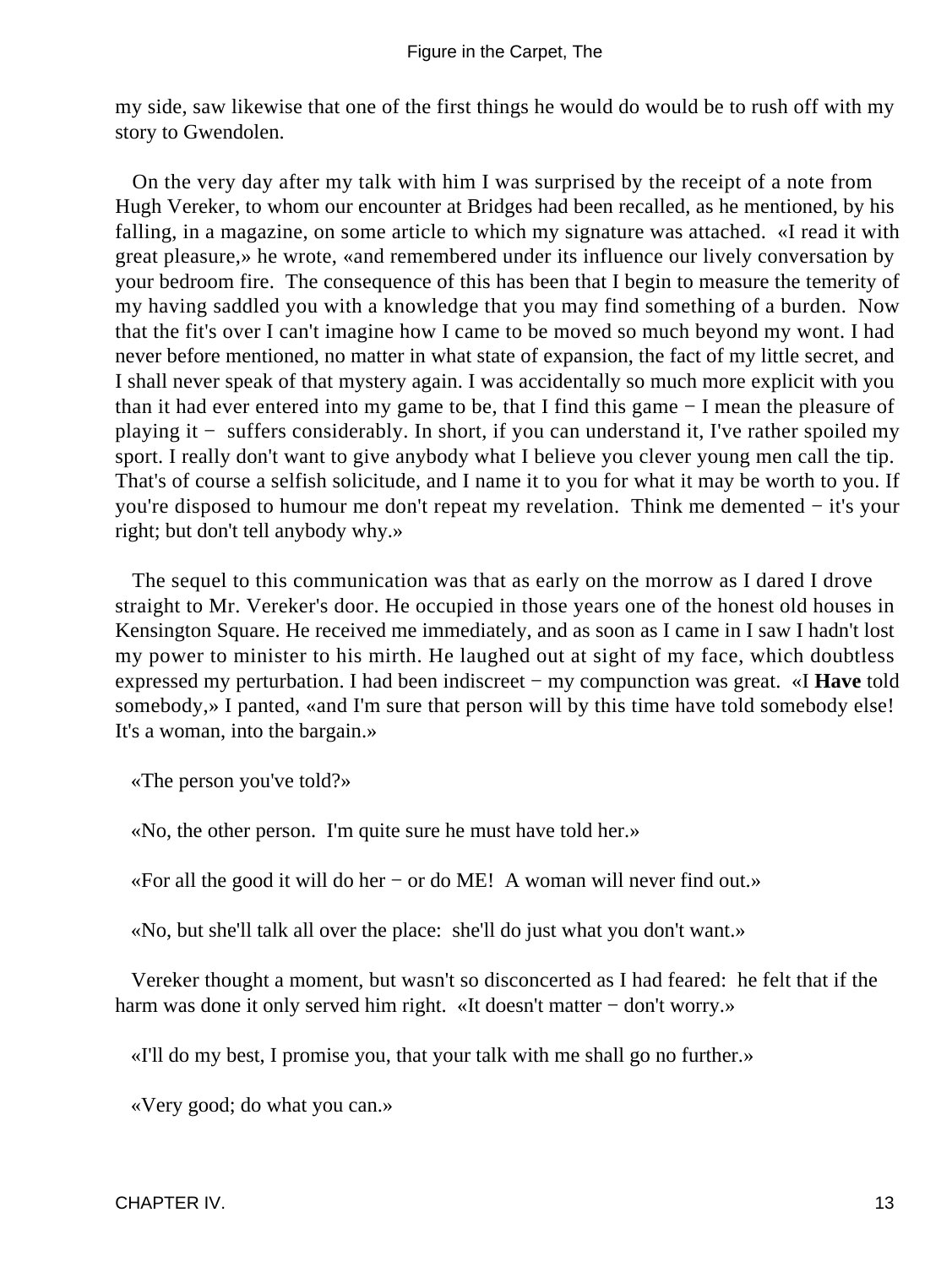«In the meantime,» I pursued, «George Corvick's possession of the tip may, on his part, really lead to something.»

«That will be a brave day.»

 I told him about Corvick's cleverness, his admiration, the intensity of his interest in my anecdote; and without making too much of the divergence of our respective estimates mentioned that my friend was already of opinion that he saw much further into a certain affair than most people. He was quite as fired as I had been at Bridges. He was moreover in love with the young lady: perhaps the two together would puzzle something out.

Vereker seemed struck with this. «Do you mean they're to be married?»

«I dare say that's what it will come to.»

«That may help them,» he conceded, «but we must give them time!»

 I spoke of my own renewed assault and confessed my difficulties; whereupon he repeated his former advice: «Give it up, give it up!» He evidently didn't think me intellectually equipped for the adventure. I stayed half an hour, and he was most good−natured, but I couldn't help pronouncing him a man of unstable moods. He had been free with me in a mood, he had repented in a mood, and now in a mood he had turned indifferent. This general levity helped me to believe that, so far as the subject of the tip went, there wasn't much in it. I contrived however to make him answer a few more questions about it, though he did so with visible impatience. For himself, beyond doubt, the thing we were all so blank about was vividly there. It was something, I guessed, in the primal plan, something like a complex figure in a Persian carpet. He highly approved of this image when I used it, and he used another himself. «It's the very string,» he said, «that my pearls are strung on!» The reason of his note to me had been that he really didn't want to give us a grain of succour − our density was a thing too perfect in its way to touch. He had formed the habit of depending on it, and if the spell was to break it must break by some force of its own. He comes back to me from that last occasion – for I was never to speak to him again – as a man with some safe preserve for sport. I wondered as I walked away where he had got HIS tip.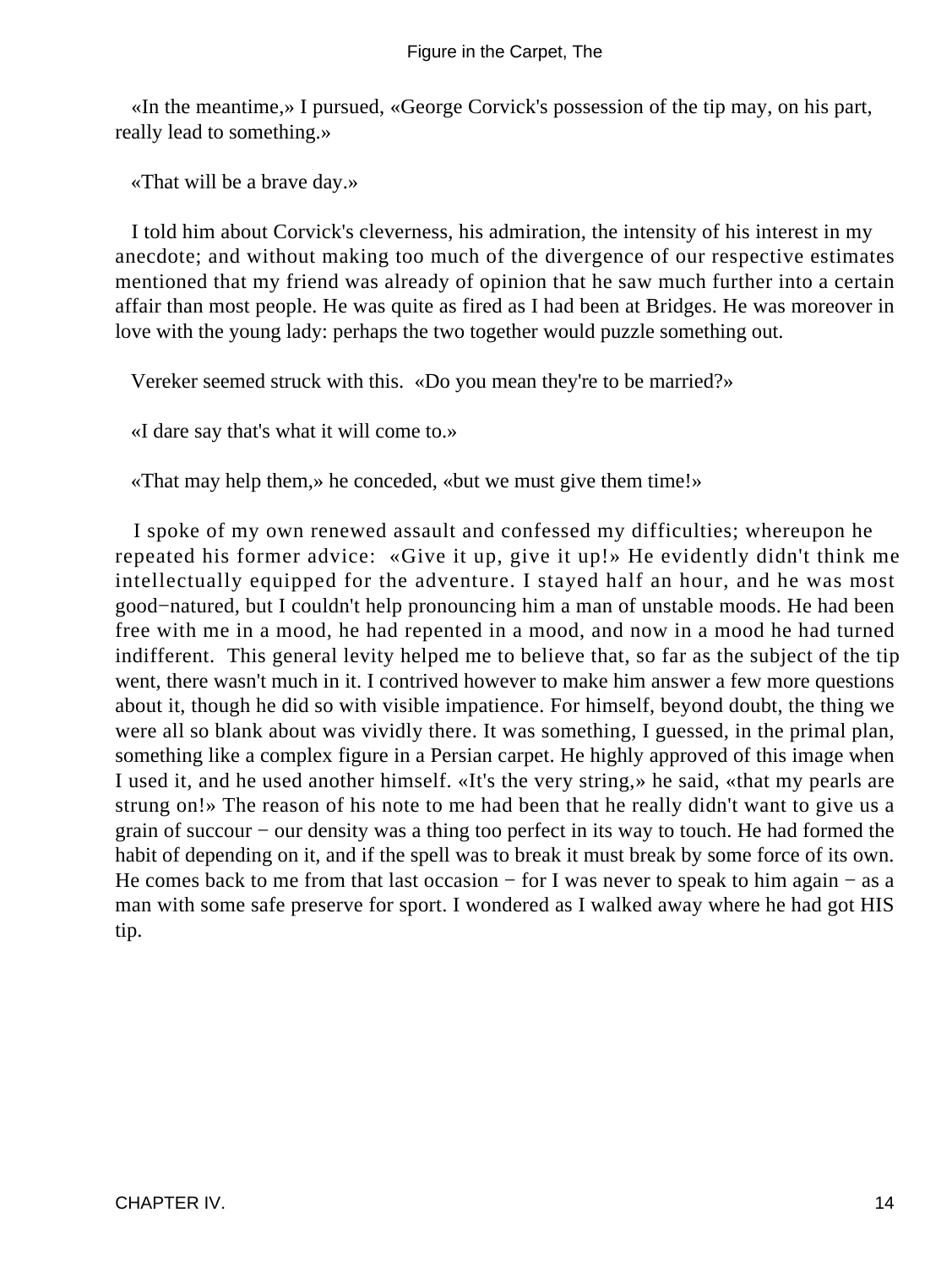### **[CHAPTER V.](#page-34-0)**

<span id="page-15-0"></span>*W*HEN I spoke to George Corvick of the caution I had received he made me feel that any doubt of his delicacy would be almost an insult. He had instantly told Gwendolen, but Gwendolen's ardent response was in itself a pledge of discretion. The question would now absorb them and would offer them a pastime too precious to be shared with the crowd. They appeared to have caught instinctively at Vereker's high idea of enjoyment. Their intellectual pride, however, was not such as to make them indifferent to any further light I might throw on the affair they had in hand. They were indeed of the «artistic temperament,» and I was freshly struck with my colleague's power to excite himself over a question of art. He'd call it letters, he'd call it life, but it was all one thing. In what he said I now seemed to understand that he spoke equally for Gwendolen, to whom, as soon as Mrs. Erme was sufficiently better to allow her a little leisure, he made a point of introducing me. I remember our going together one Sunday in August to a huddled house in Chelsea, and my renewed envy of Corvick's possession of a friend who had some light to mingle with his own. He could say things to her that I could never say to him. She had indeed no sense of humour and, with her pretty way of holding her head on one side, was one of those persons whom you want, as the phrase is, to shake, but who have learnt Hungarian by themselves. She conversed perhaps in Hungarian with Corvick; she had remarkably little English for his friend. Corvick afterwards told me that I had chilled her by my apparent indisposition to oblige them with the detail of what Vereker had said to me. I allowed that I felt I had given thought enough to that indication: hadn't I even made up my mind that it was vain and would lead nowhere? The importance they attached to it was irritating and quite envenomed my doubts.

 That statement looks unamiable, and what probably happened was that I felt humiliated at seeing other persons deeply beguiled by an experiment that had brought me only chagrin. I was out in the cold while, by the evening fire, under the lamp, they followed the chase for which I myself had sounded the horn. They did as I had done, only more deliberately and sociably – they went over their author from the beginning. There was no hurry, Corvick said −the future was before them and the fascination could only grow; they would take him page by page, as they would take one of the classics, inhale him in slow draughts and let him sink all the way in. They would scarce have got so wound up, I think, if they hadn't been in love: poor Vereker's inner meaning gave them endless occasion to put and to keep their young heads together. None the less it represented the kind of problem for which Corvick had a special aptitude, drew out the particular pointed patience of which, had he lived, he would have given more striking and, it is to be hoped, more fruitful examples. He at least was, in Vereker's words, a little demon of subtlety. We had begun by disputing, but I soon saw that without my stirring a finger his infatuation would have its bad hours. He would bound off on false scents as I had done – he would clap his hands over new lights and see them blown out by the wind of the turned page. He was like nothing, I told him, but the maniacs who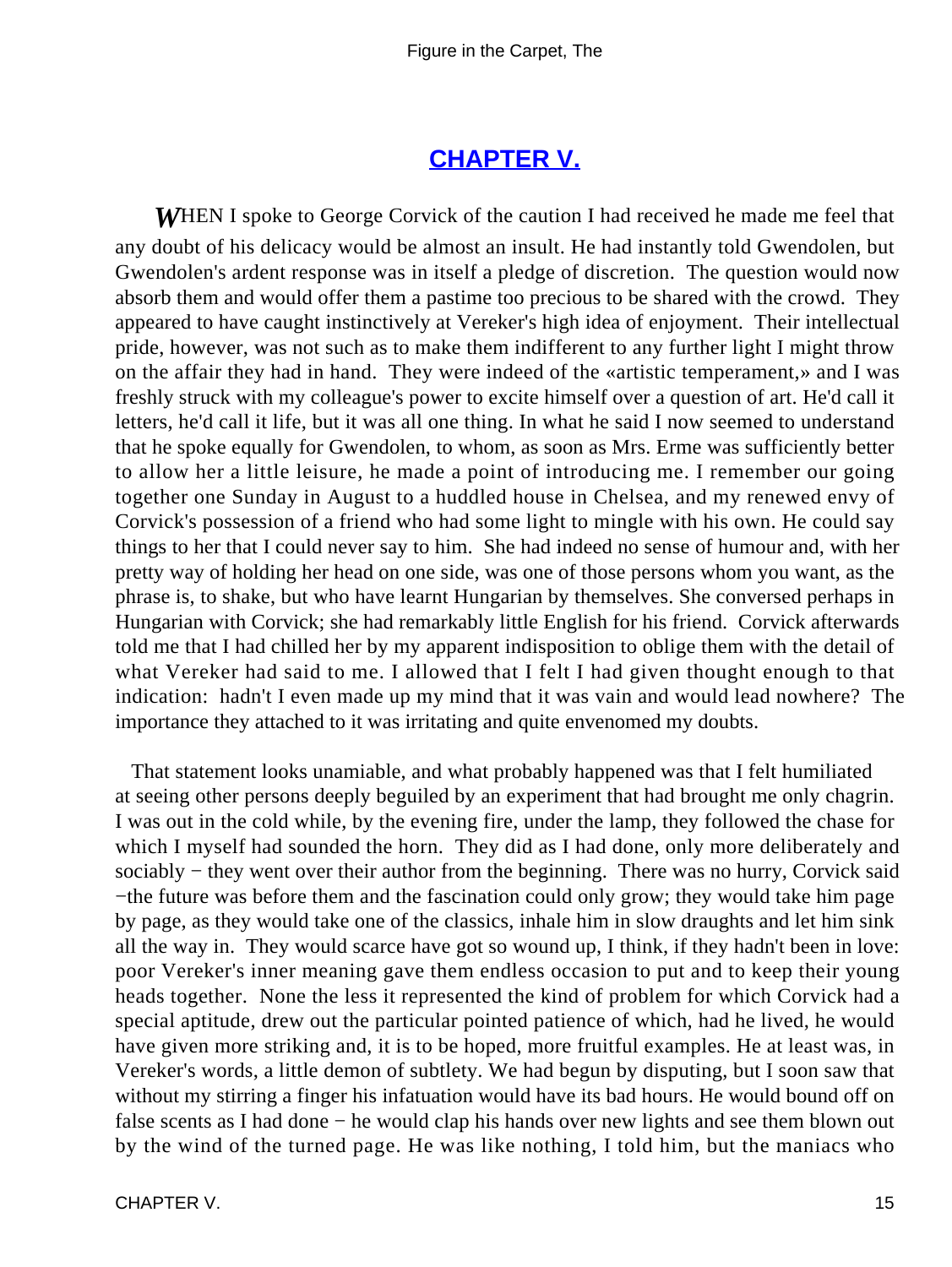embrace some bedlamitical theory of the cryptic character of Shakespeare. To this he replied that if we had had Shakespeare's own word for his being cryptic he would at once have accepted it. The case there was altogether different − we had nothing but the word of Mr. Snooks. I returned that I was stupefied to see him attach such importance even to the word of Mr. Vereker. He wanted thereupon to know if I treated Mr. Vereker's word as a lie. I wasn't perhaps prepared, in my unhappy rebound, to go so far as that, but I insisted that till the contrary was proved I should view it as too fond an imagination. I didn't, I confess, say − I didn't at that time quite know − all I felt. Deep down, as Miss Erme would have said, I was uneasy, I was expectant. At the core of my disconcerted state − for my wonted curiosity lived in its ashes − was the sharpness of a sense that Corvick would at last probably come out somewhere. He made, in defence of his credulity, a great point of the fact that from of old, in his study of this genius, he had caught whiffs and hints of he didn't know what, faint wandering notes of a hidden music. That was just the rarity, that was the charm: it fitted so perfectly into what I reported.

 If I returned on several occasions to the little house in Chelsea I dare say it was as much for news of Vereker as for news of Miss Erme's ailing parent. The hours spent there by Corvick were present to my fancy as those of a chessplayer bent with a silent scowl, all the lamplit winter, over his board and his moves. As my imagination filled it out the picture held me fast. On the other side of the table was a ghostlier form, the faint figure of an antagonist good−humouredly but a little wearily secure − an antagonist who leaned back in his chair with his hands in his pockets and a smile on his fine clear face. Close to Corvick, behind him, was a girl who had begun to strike me as pale and wasted and even, on more familiar view, as rather handsome, and who rested on his shoulder and hung on his moves. He would take up a chessman and hold it poised a while over one of the little squares, and then would put it back in its place with a long sigh of disappointment. The young lady, at this, would slightly but uneasily shift her position and look across, very hard, very long, very strangely, at their dim participant. I had asked them at an early stage of the business if it mightn't contribute to their success to have some closer communication with him. The special circumstances would surely be held to have given me a right to introduce them. Corvick immediately replied that he had no wish to approach the altar before he had prepared the sacrifice. He quite agreed with our friend both as to the delight and as to the honour of the chase − he would bring down the animal with his own rifle. When I asked him if Miss Erme were as keen a shot he said after thinking: «No, I'm ashamed to say she wants to set a trap. She'd give anything to see him; she says she requires another tip. She's really quite morbid about it. But she must play fair − she SHAN'T see him!» he emphatically added. I wondered if they hadn't even quarrelled a little on the subject − a suspicion not corrected by the way he more than once exclaimed to me: «She's quite incredibly literary, you know − quite fantastically!» I remember his saying of her that she felt in italics and thought in capitals. «Oh when I've run him to earth,» he also said, «then, you know, I shall knock at his door. Rather − I beg you to believe. I'll have it from his own lips: 'Right you are, my boy; you've done it this time!' He shall crown me victor − with the critical laurel.»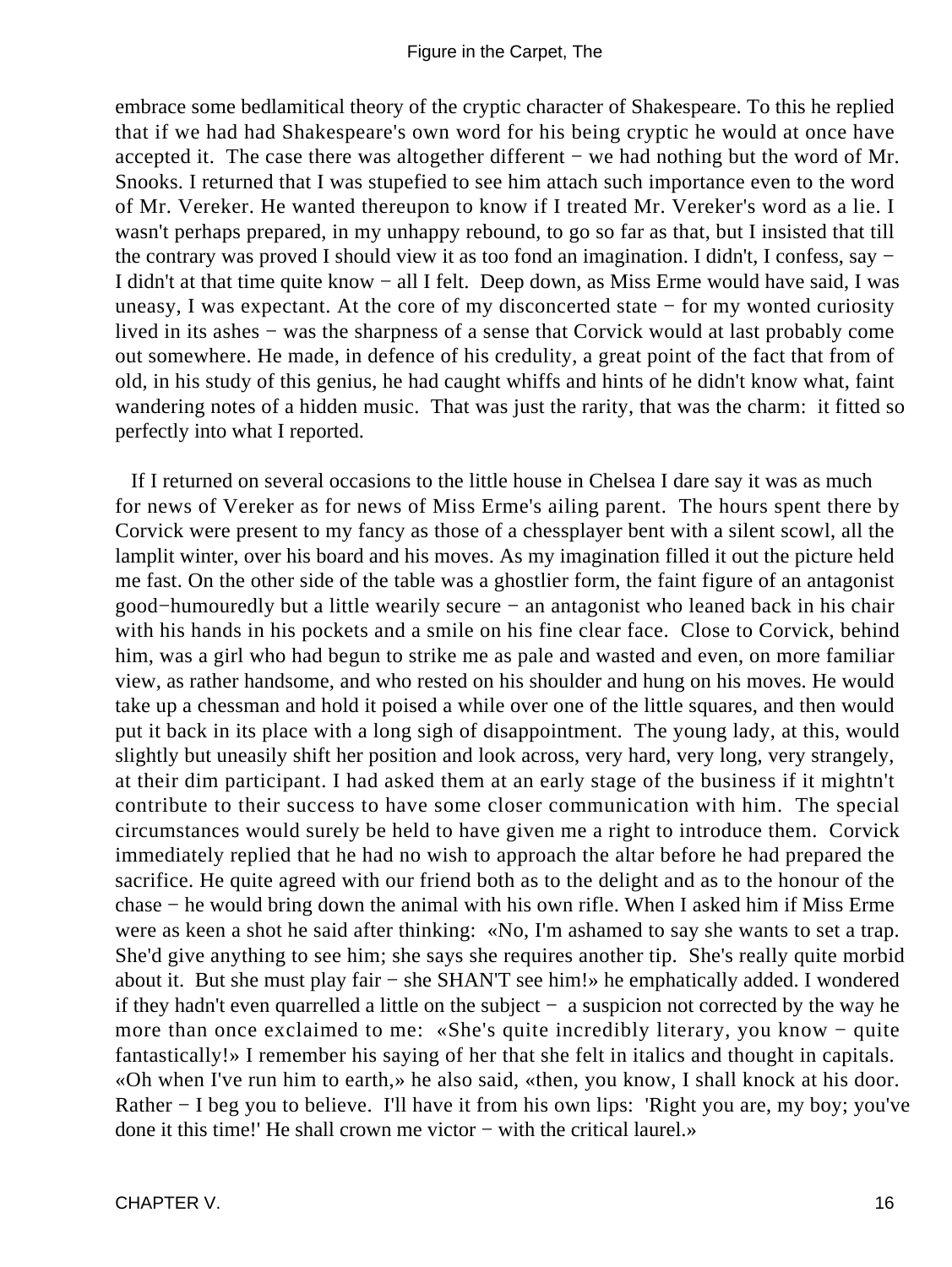Meanwhile he really avoided the chances London life might have given him of meeting the distinguished novelist; a danger, however, that disappeared with Vereker's leaving England for an indefinite absence, as the newspapers announced − going to the south for motives connected with the health of his wife, which had long kept her in retirement. A year − more than a year − had elapsed since the incident at Bridges, but I had had no further sight of him. I think I was at bottom rather ashamed − I hated to remind him that, though I had irremediably missed his point, a reputation for acuteness was rapidly overtaking me. This scruple led me a dance; kept me out of Lady Jane's house, made me even decline, when in spite of my bad manners she was a second time so good as to make me a sign, an invitation to her beautiful seat. I once became aware of her under Vereker's escort at a concert, and was sure I was seen by them, but I slipped out without being caught. I felt, as on that occasion I splashed along in the rain, that I couldn't have done anything else; and yet I remember saying to myself that it was hard, was even cruel. Not only had I lost the books, but I had lost the man himself: they and their author had been alike spoiled for me. I knew too which was the loss I most regretted. I had taken to the man still more than I had ever taken to the books.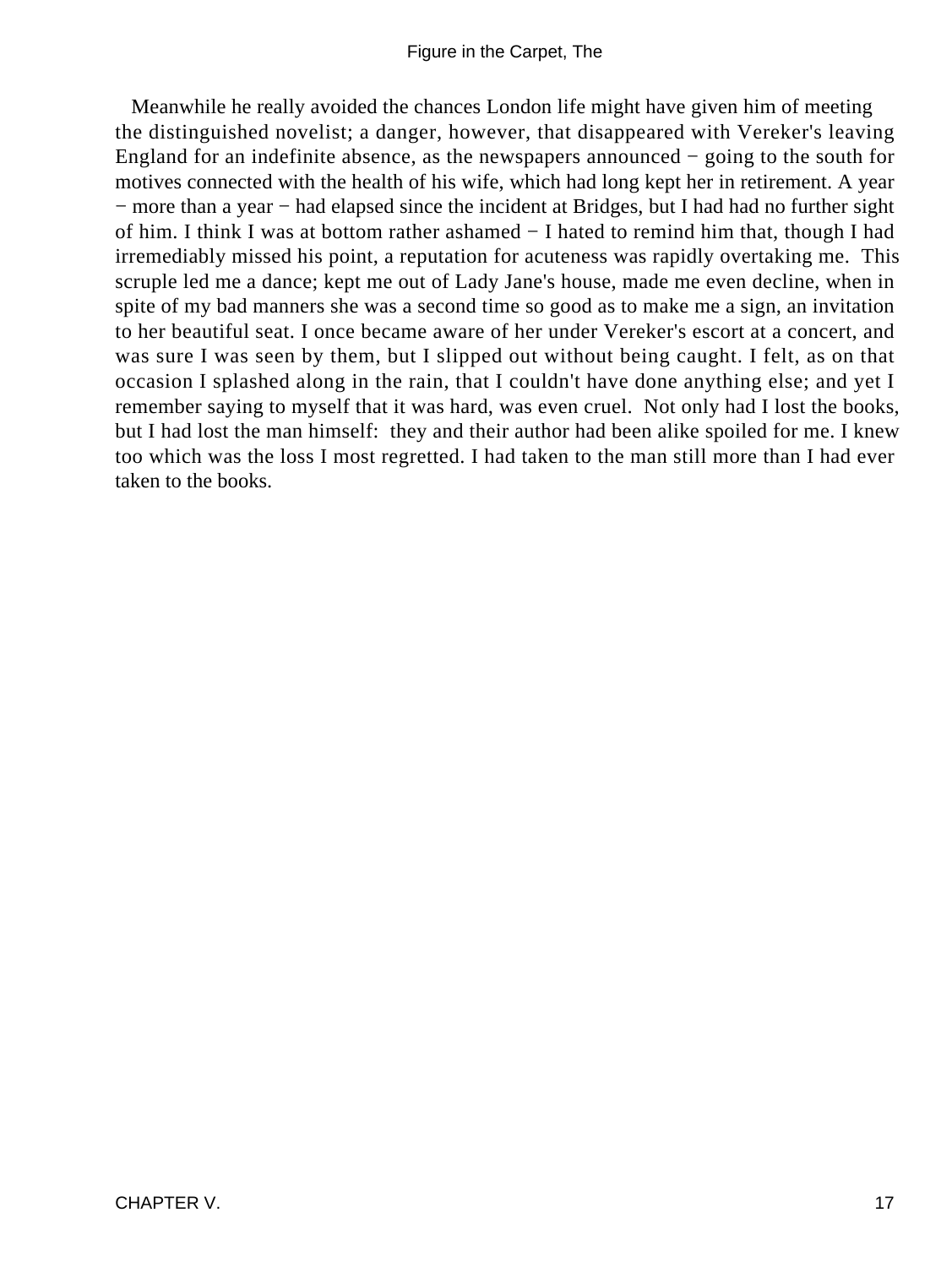## **[CHAPTER VI.](#page-34-0)**

<span id="page-18-0"></span>*S*IX months after our friend had left England George Corvick, who made his living by his pen, contracted for a piece of work which imposed on him an absence of some length and a journey of some difficulty, and his undertaking of which was much of a surprise to me. His brother−in−law had become editor of a great provincial paper, and the great provincial paper, in a fine flight of fancy, had conceived the idea of sending a «special commissioner» to India. Special commissioners had begun, in the «metropolitan press,» to be the fashion, and the journal in question must have felt it had passed too long for a mere country cousin. Corvick had no hand, I knew, for the big brush of the correspondent, but that was his brother−in−law's affair, and the fact that a particular task was not in his line was apt to be with himself exactly a reason for accepting it. He was prepared to out−Herod the metropolitan press; he took solemn precautions against priggishness, he exquisitely outraged taste. Nobody ever knew it − that offended principle was all his own. In addition to his expenses he was to be conveniently paid, and I found myself able to help him, for the usual fat book, to a plausible arrangement with the usual fat publisher. I naturally inferred that his obvious desire to make a little money was not unconnected with the prospect of a union with Gwendolen Erme. I was aware that her mother's opposition was largely addressed to his want of means and of lucrative abilities, but it so happened that, on my saying the last time I saw him something that bore on the question of his separation from our young lady, he brought out with an emphasis that startled me: «Ah I'm not a bit engaged to her, you know!»

 «Not overtly,» I answered, «because her mother doesn't like you. But I've always taken for granted a private understanding.»

 «Well, there WAS one. But there isn't now.» That was all he said save something about Mrs. Erme's having got on her feet again in the most extraordinary way – a remark pointing, as I supposed, the moral that private understandings were of little use when the doctor didn't share them. What I took the liberty of more closely inferring was that the girl might in some way have estranged him. Well, if he had taken the turn of jealousy for instance it could scarcely be jealousy of me. In that case – over and above the absurdity of it – he wouldn't have gone away just to leave us together. For some time before his going we had indulged in no allusion to the buried treasure, and from his silence, which my reserve simply emulated, I had drawn a sharp conclusion. His courage had dropped, his ardour had gone the way of mine − this appearance at least he left me to scan. More than that he couldn't do; he couldn't face the triumph with which I might have greeted an explicit admission. He needn't have been afraid, poor dear, for I had by this time lost all need to triumph. In fact I considered I showed magnanimity in not reproaching him with his collapse, for the sense of his having thrown up the game made me feel more than ever how much I at last depended on him. If Corvick had broken down I should never know; no one would be of any use if HE wasn't. It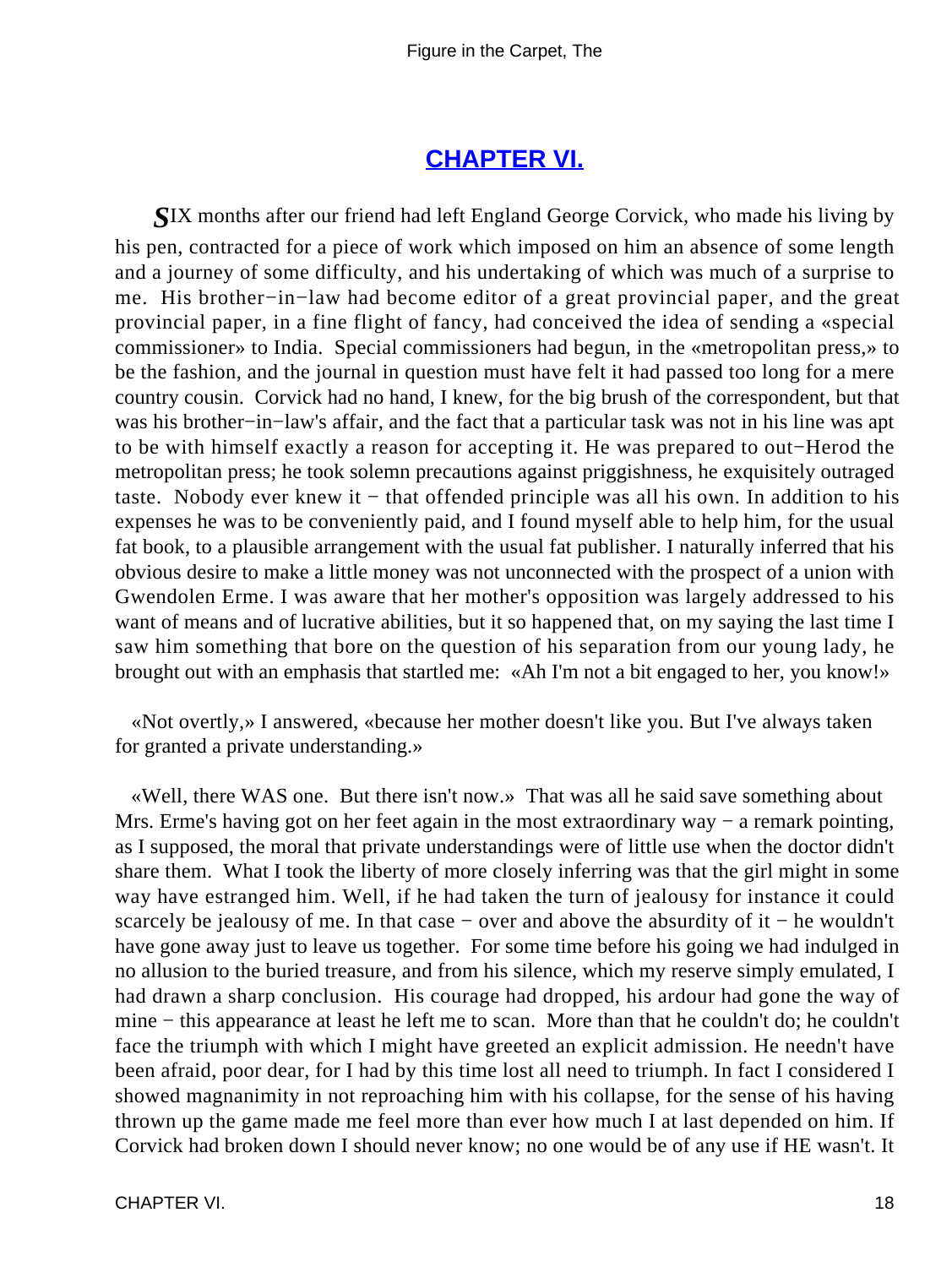wasn't a bit true I had ceased to care for knowledge; little by little my curiosity not only had begun to ache again, but had become the familiar torment of my days and my nights. There are doubtless people to whom torments of such an order appear hardly more natural than the contortions of disease; but I don't after all know why I should in this connexion so much as mention them. For the few persons, at any rate, abnormal or not, with whom my anecdote is concerned, literature was a game of skill, and skill meant courage, and courage meant honour, and honour meant passion, meant life. The stake on the table was of a special substance and our roulette the revolving mind, but we sat round the green board as intently as the grim gamblers at Monte Carlo. Gwendolen Erme, for that matter, with her white face and her fixed eyes, was of the very type of the lean ladies one had met in the temples of chance. I recognised in Corvick's absence that she made this analogy vivid. It was extravagant, I admit, the way she lived for the art of the pen. Her passion visibly preyed on her, and in her presence I felt almost tepid. I got hold of «Deep Down» again: it was a desert in which she had lost herself, but in which too she had dug a wonderful hole in the sand − a cavity out of which Corvick had still more remarkably pulled her.

 Early in March I had a telegram from her, in consequence of which I repaired immediately to Chelsea, where the first thing she said to me was: «He has got it, he has got it!»

 She was moved, as I could see, to such depths that she must mean the great thing. «Vereker's idea?»

«His general intention. George has cabled from Bombay.»

 She had the missive open there; it was emphatic though concise. «Eureka. Immense.» That was all − he had saved the cost of the signature. I shared her emotion, but I was disappointed. «He doesn't say what it is.»

«How could he − in a telegram? He'll write it.»

«But how does he know?»

 «Know it's the real thing? Oh I'm sure that when you see it you do know. Vera incessu patuit dea!»

 «It's you, Miss Erme, who are a 'dear' for bringing me such news!» − I went all lengths in my high spirits. «But fancy finding our goddess in the temple of Vishnu! How strange of George to have been able to go into the thing again in the midst of such different and such powerful solicitations!»

 «He hasn't gone into it, I know; it's the thing itself, let severely alone for six months, that has simply sprung out at him like a tigress out of the jungle. He didn't take a book with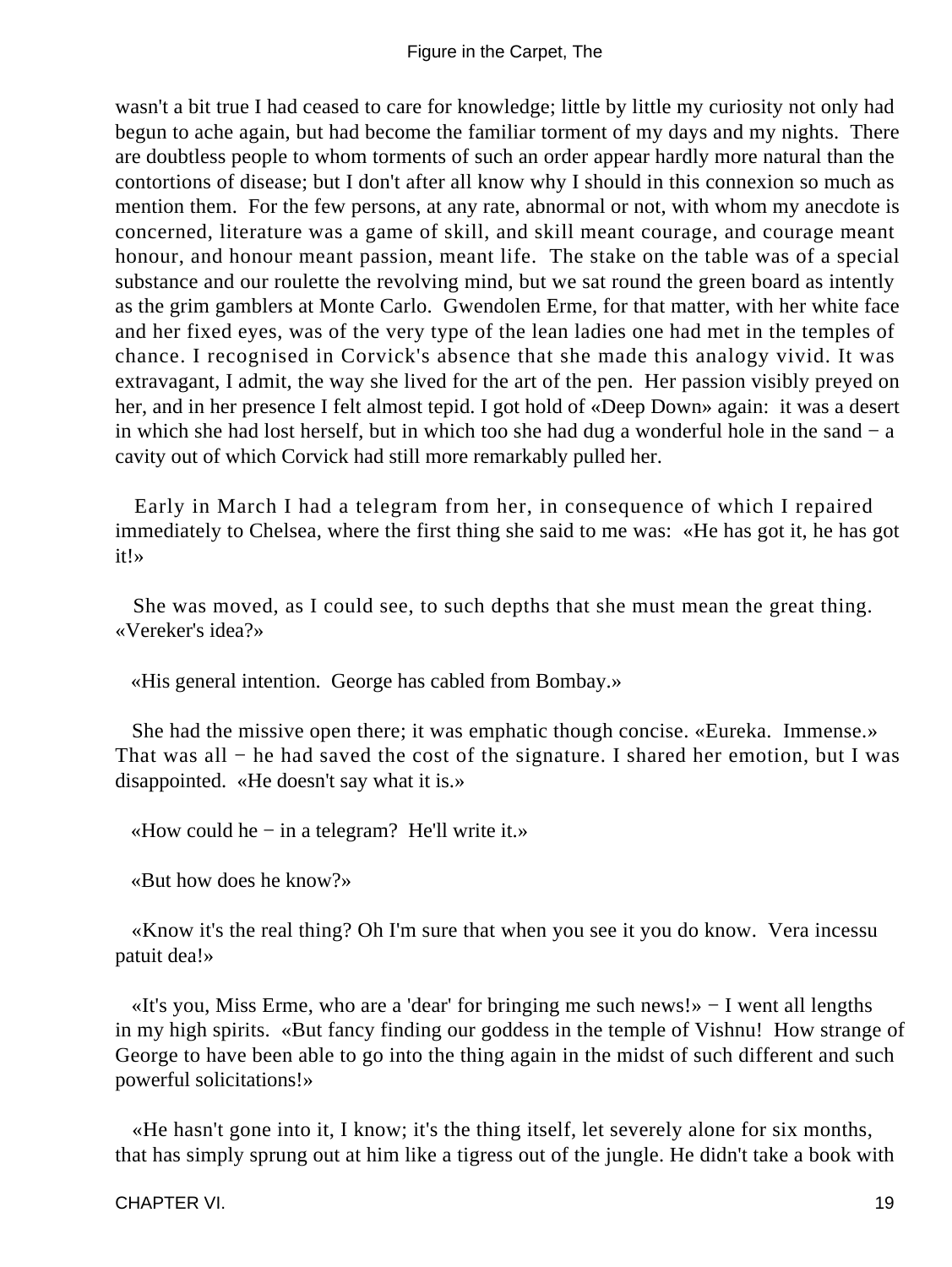him − on purpose; indeed he wouldn't have needed to − he knows every page, as I do, by heart. They all worked in him together, and some day somewhere, when he wasn't thinking, they fell, in all their superb intricacy, into the one right combination. The figure in the carpet came out. That's the way he knew it would come and the real reason − you didn't in the least understand, but I suppose I may tell you now  $-$  why he went and why I consented to his going. We knew the change would do it − that the difference of thought, of scene, would give the needed touch, the magic shake. We had perfectly, we had admirably calculated. The elements were all in his mind, and in the secousse of a new and intense experience they just struck light.» She positively struck light herself − she was literally, facially luminous. I stammered something about unconscious cerebration, and she continued: «He'll come right home − this will bring him.»

«To see Vereker, you mean?»

«To see Vereker − and to see ME. Think what he'll have to tell me!»

I hesitated. «About India?»

«About fiddlesticks! About Vereker − about the figure in the carpet.»

«But, as you say, we shall surely have that in a letter.»

 She thought like one inspired, and I remembered how Corvick had told me long before that her face was interesting. «Perhaps it can't be got into a letter if it's 'immense.'»

 «Perhaps not if it's immense bosh. If he has hold of something that can't be got into a letter he hasn't hold of THE thing. Vereker's own statement to me was exactly that the 'figure' **Would** fit into a letter.»

«Well, I cabled to George an hour ago − two words,» said Gwendolen.

«Is it indiscreet of me to ask what they were?»

She hung fire, but at last brought them out. «'Angel, write.'»

«Good!» I exclaimed. «I'll make it sure − I'll send him the same.»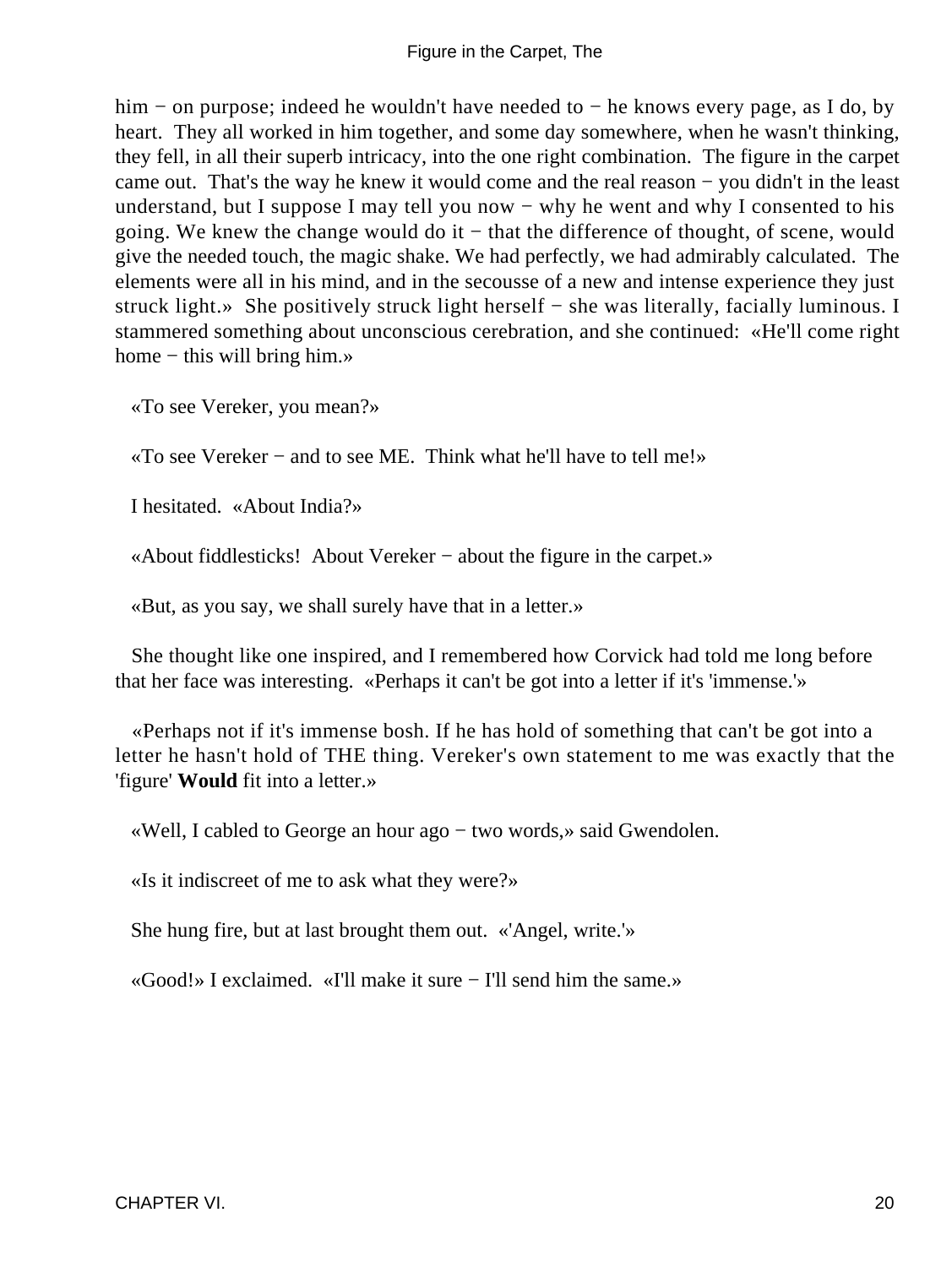#### **[CHAPTER VII.](#page-34-0)**

<span id="page-21-0"></span>*M*Y words however were not absolutely the same – I put something instead of «angel»; and in the sequel my epithet seemed the more apt, for when eventually we heard from our traveller it was merely, it was thoroughly to be tantalised. He was magnificent in his triumph, he described his discovery as stupendous; but his ecstasy only obscured it − there were to be no particulars till he should have submitted his conception to the supreme authority. He had thrown up his commission, he had thrown up his book, he had thrown up everything but the instant need to hurry to Rapallo, on the Genoese shore, where Vereker was making a stay. I wrote him a letter which was to await him at Aden − I besought him to relieve my suspense. That he had found my letter was indicated by a telegram which, reaching me after weary days and in the absence of any answer to my laconic dispatch to him at Bombay, was evidently intended as a reply to both communications. Those few words were in familiar French, the French of the day, which Covick often made use of to show he wasn't a prig. It had for some persons the opposite effect, but his message may fairly be paraphrased. «Have patience; I want to see, as it breaks on you, the face you'll make!» «Tellement envie de voir ta tete!» – that was what I had to sit down with. I can certainly not be said to have sat down, for I seem to remember myself at this time as rattling constantly between the little house in Chelsea and my own. Our impatience, Gwendolen's and mine, was equal, but I kept hoping her light would be greater. We all spent during this episode, for people of our means, a great deal of money in telegrams and cabs, and I counted on the receipt of news from Rapallo immediately after the junction of the discoverer with the discovered. The interval seemed an age, but late one day I heard a hansom precipitated to my door with the crash engendered by a hint of liberality. I lived with my heart in my mouth and accordingly bounded to the window – a movement which gave me a view of a young lady erect on the footboard of the vehicle and eagerly looking up at my house. At sight of me she flourished a paper with a movement that brought me straight down, the movement with which, in melodramas, handkerchiefs and reprieves are flourished at the foot of the scaffold.

 «Just seen Vereker − not a note wrong. Pressed me to bosom − keeps me a month.» So much I read on her paper while the cabby dropped a grin from his perch. In my excitement I paid him profusely and in hers she suffered it; then as he drove away we started to walk about and talk. We had talked, heaven knows, enough before, but this was a wondrous lift. We pictured the whole scene at Rapallo, where he would have written, mentioning my name, for permission to call; that is I pictured it, having more material than my companion, whom I felt hang on my lips as we stopped on purpose before shop−windows we didn't look into. About one thing we were clear: if he was staying on for fuller communication we should at least have a letter from him that would help us through the dregs of delay. We understood his staying on, and yet each of us saw, I think, that the other hated it. The letter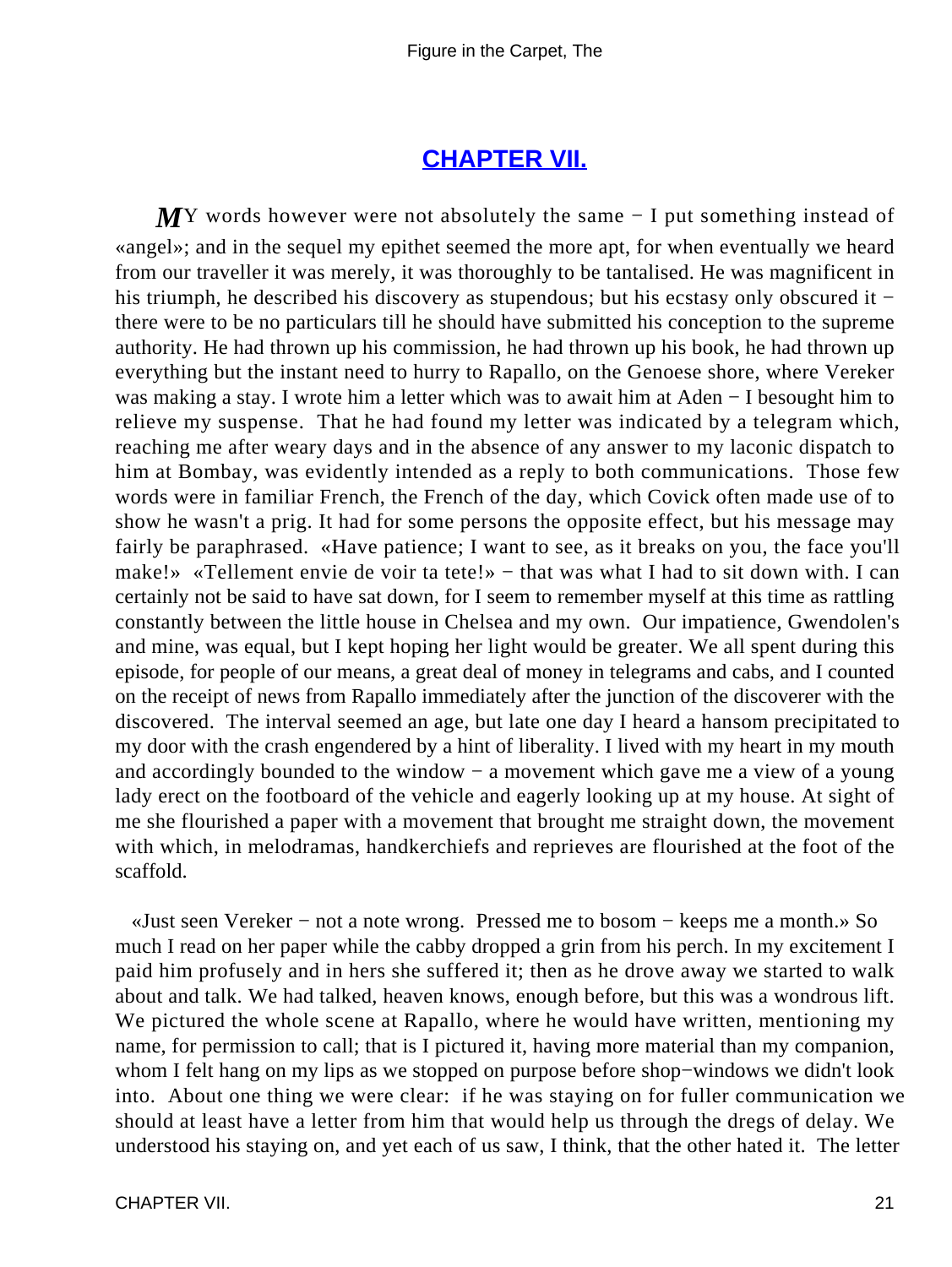we were clear about arrived; it was for Gwendolen, and I called on her in time to save her the trouble of bringing it to me. She didn't read it out, as was natural enough; but she repeated to me what it chiefly embodied. This consisted of the remarkable statement that he'd tell her after they were married exactly what she wanted to know.

 «Only **Then,** when I'm his wife − not before,» she explained. «It's tantamount to saying − isn't it? − that I must marry him straight off!» She smiled at me while I flushed with disappointment, a vision of fresh delay that made me at first unconscious of my surprise. It seemed more than a hint that on me as well he would impose some tiresome condition. Suddenly, while she reported several more things from his letter, I remembered what he had told me before going away. He had found Mr. Vereker deliriously interesting and his own possession of the secret a real intoxication. The buried treasure was all gold and gems. Now that it was there it seemed to grow and grow before him; it would have been, through all time and taking all tongues, one of the most wonderful flowers of literary art. Nothing, in especial, once you were face to face with it, could show for more consummately **Done.** When once it came out it came out, was there with a splendour that made you ashamed; and there hadn't been, save in the bottomless vulgarity of the age, with every one tasteless and tainted, every sense stopped, the smallest reason why it should have been overlooked. It was great, yet so simple, was simple, yet so great, and the final knowledge of it was an experience quite apart. He intimated that the charm of such an experience, the desire to drain it, in its freshness, to the last drop, was what kept him there close to the source. Gwendolen, frankly radiant as she tossed me these fragments, showed the elation of a prospect more assured than my own. That brought me back to the question of her marriage, prompted me to ask if what she meant by what she had just surprised me with was that she was under an engagement.

 «Of course I am!» she answered. «Didn't you know it?» She seemed astonished, but I was still more so, for Corvick had told me the exact contrary. I didn't mention this, however; I only reminded her how little I had been on that score in her confidence, or even in Corvick's, and that, moreover I wasn't in ignorance of her mother's interdict. At bottom I was troubled by the disparity of the two accounts; but after a little I felt Corvick's to be the one I least doubted. This simply reduced me to asking myself if the girl had on the spot improvised an engagement − vamped up an old one or dashed off a new − in order to arrive at the satisfaction she desired. She must have had resources of which I was destitute, but she made her case slightly more intelligible by returning presently: «What the state of things has been is that we felt of course bound to do nothing in mamma's lifetime.»

«But now you think you'll just dispense with mamma's consent?»

 «Ah it mayn't come to that!» I wondered what it might come to, and she went on: «Poor dear, she may swallow the dose. In fact, you know,» she added with a laugh, «she really MUST!» – a proposition of which, on behalf of every one concerned, I fully acknowledged the force.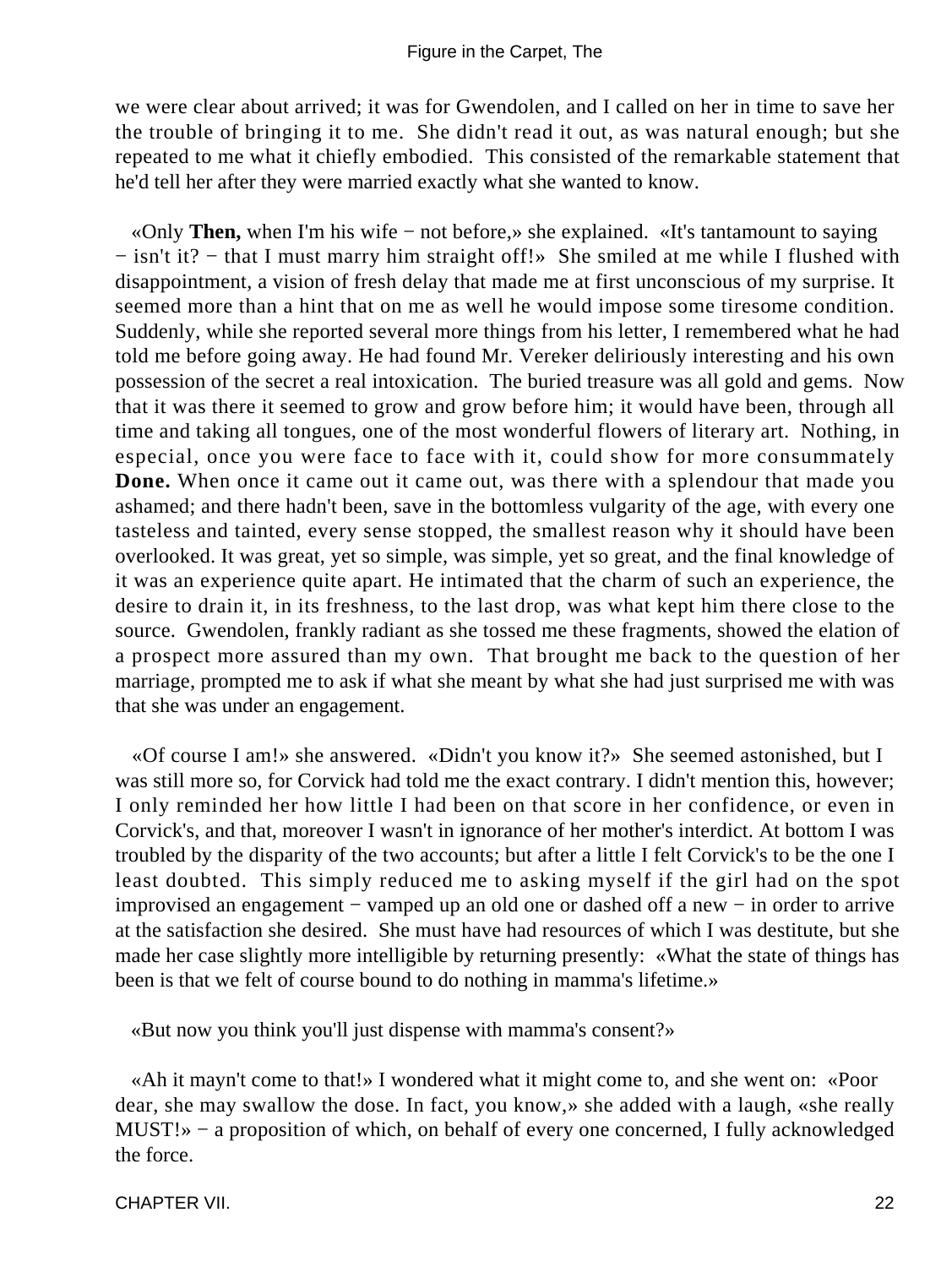#### **[CHAPTER VIII.](#page-34-0)**

<span id="page-23-0"></span>*N*OTHING more vexatious had ever happened to me than to become aware before Corvick's arrival in England that I shouldn't be there to put him through. I found myself abruptly called to Germany by the alarming illness of my younger brother, who, against my advice, had gone to Munich to study, at the feet indeed of a great master, the art of portraiture in oils. The near relative who made him an allowance had threatened to withdraw it if he should, under specious pretexts, turn for superior truth to Paris − Paris being somehow, for a Cheltenham aunt, the school of evil, the abyss. I deplored this prejudice at the time, and the deep injury of it was now visible − first in the fact that it hadn't saved the poor boy, who was clever, frail and foolish, from congestion of the lungs, and second in the greater break with London to which the event condemned me. I'm afraid that what was uppermost in my mind during several anxious weeks was the sense that if we had only been in Paris I might have run over to see Corvick. This was actually out of the question from every point of view: my brother, whose recovery gave us both plenty to do, was ill for three months, during which I never left him and at the end of which we had to face the absolute prohibition of a return to England. The consideration of climate imposed itself, and he was in no state to meet it alone. I took him to Meran and there spent the summer with him, trying to show him by example how to get back to work and nursing a rage of another sort that I tried NOT to show him.

 The whole business proved the first of a series of phenomena so strangely interlaced that, taken together − which was how I had to take them − they form as good an illustration as I can recall of the manner in which, for the good of his soul doubtless, fate sometimes deals with a man's avidity. These incidents certainly had larger bearings than the comparatively meagre consequence we are here concerned with − though I feel that consequence also a thing to speak of with some respect. It's mainly in such a light, I confess, at any rate, that the ugly fruit of my exile is at this hour present to me. Even at first indeed the spirit in which my avidity, as I have called it, made me regard that term owed no element of ease to the fact that before coming back from Rapallo George Corvick addressed me in a way I objected to. His letter had none of the sedative action I must to−day profess myself sure he had wished to give it, and the march of occurrences was not so ordered as to make up for what it lacked. He had begun on the spot, for one of the quarterlies, a great last word on Vereker's writings, and this exhaustive study, the only one that would have counted, have existed, was to turn on the new light, to utter – oh, so quietly! – the unimagined truth. It was in other words to trace the figure in the carpet through every convolution, to reproduce it in every tint. The result, according to my friend, would be the greatest literary portrait ever painted, and what he asked of me was just to be so good as not to trouble him with questions till he should hang up his masterpiece before me. He did me the honour to declare that, putting aside the great sitter himself, all aloft in his indifference, I was individually the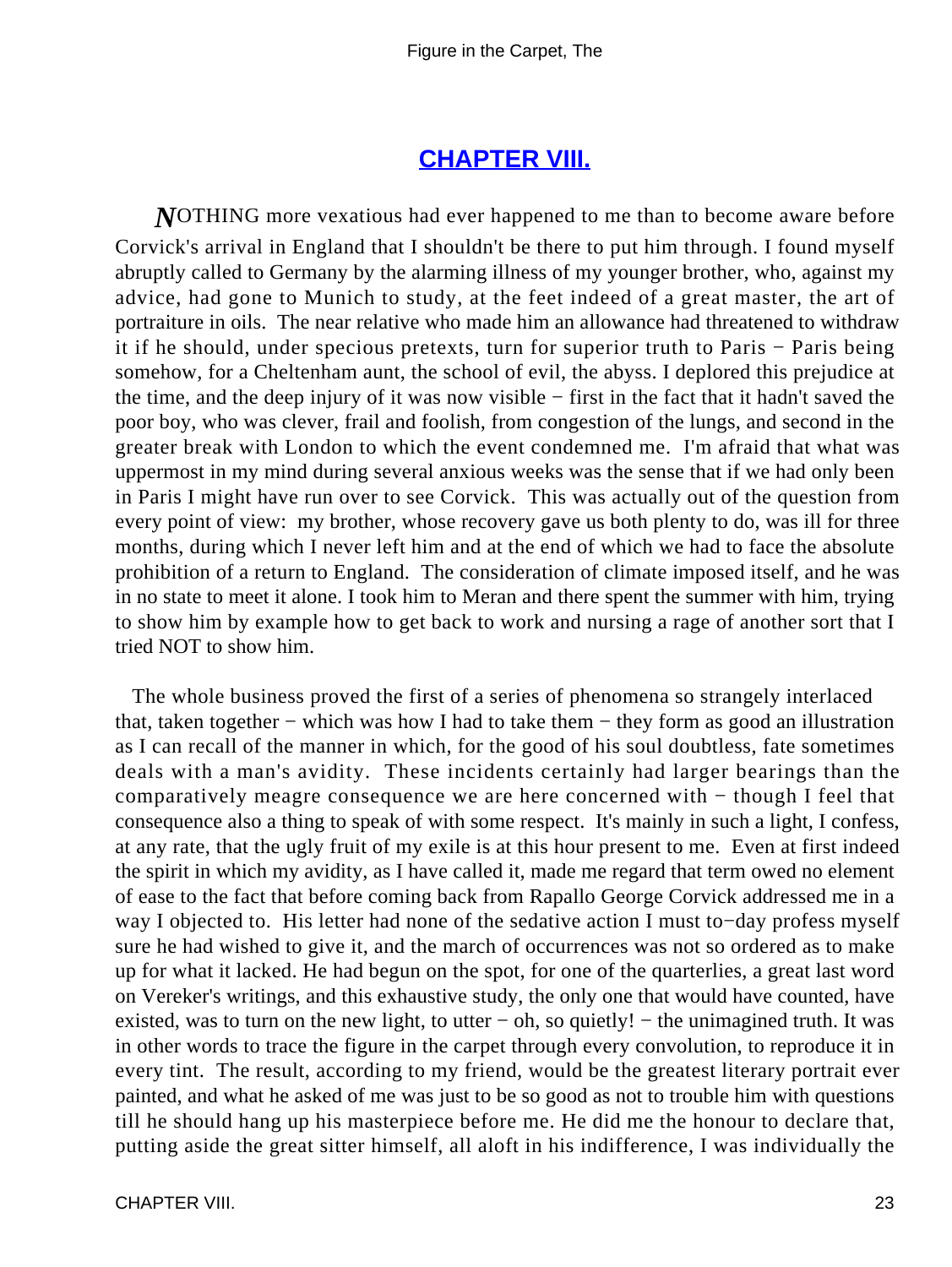connoisseur he was most working for. I was therefore to be a good boy and not try to peep under the curtain before the show was ready: I should enjoy it all the more if I sat very still.

 I did my best to sit very still, but I couldn't help giving a jump on seeing in **The times,** after I had been a week or two in Munich and before, as I knew, Corvick had reached London, the announcement of the sudden death of poor Mrs. Erme. I instantly, by letter, appealed to Gwendolen for particulars, and she wrote me that her mother had yielded to long−threatened failure of the heart. She didn't say, but I took the liberty of reading into her words, that from the point of view of her marriage and also of her eagerness, which was quite a match for mine, this was a solution more prompt than could have been expected and more radical than waiting for the old lady to swallow the dose. I candidly admit indeed that at the time − for I heard from her repeatedly − I read some singular things into Gwendolen's words and some still more extraordinary ones into her silences. Pen in hand, this way, I live the time over, and it brings back the oddest sense of my having been, both for months and in spite of myself, a kind of coerced spectator. All my life had taken refuge in my eyes, which the procession of events appeared to have committed itself to keep astare. There were days when I thought of writing to Hugh Vereker and simply throwing myself on his charity. But I felt more deeply that I hadn't fallen quite so low − besides which, quite properly, he would send me about my business. Mrs. Erme's death brought Corvick straight home, and within the month he was united «very quietly» − as quietly, I seemed to make out, as he meant in his article to bring out his trouvaille − to the young lady he had loved and quitted. I use this last term, I may parenthetically say, because I subsequently grew sure that at the time he went to India, at the time of his great news from Bombay, there had been no positive pledge between them whatever. There had been none at the moment she was affirming to me the very opposite. On the other hand he had certainly become engaged the day he returned. The happy pair went down to Torquay for their honeymoon, and there, in a reckless hour, it occurred to poor Corvick to take his young bride a drive. He had no command of that business: this had been brought home to me of old in a little tour we had once made together in a dogcart. In a dogcart he perched his companion for a rattle over Devonshire hills, on one of the likeliest of which he brought his horse, who, it was true, had bolted, down with such violence that the occupants of the cart were hurled forward and that he fell horribly on his head. He was killed on the spot; Gwendolen escaped unhurt.

 I pass rapidly over the question of this unmitigated tragedy, of what the loss of my best friend meant for me, and I complete my little history of my patience and my pain by the frank statement of my having, in a postscript to my very first letter to her after the receipt of the hideous news, asked Mrs. Corvick whether her husband mightn't at least have finished the great article on Vereker. Her answer was as prompt as my question: the article, which had been barely begun, was a mere heartbreaking scrap. She explained that our friend, abroad, had just settled down to it when interrupted by her mother's death, and that then, on his return, he had been kept from work by the engrossments into which that calamity was to plunge them. The opening pages were all that existed; they were striking, they were promising, but they didn't unveil the idol. That great intellectual feat was obviously to have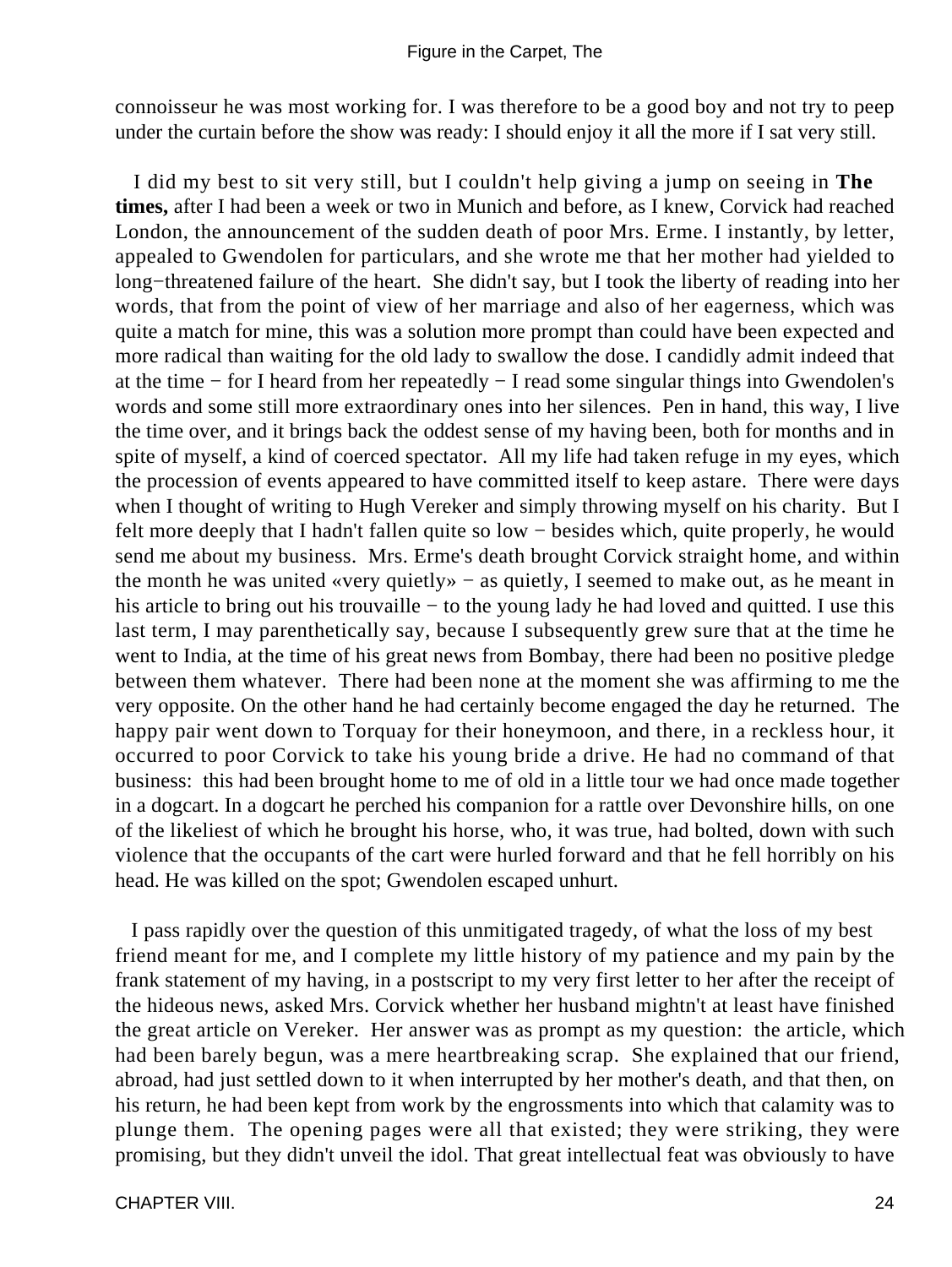formed his climax. She said nothing more, nothing to enlighten me as to the state of her own knowledge − the knowledge for the acquisition of which I had fancied her prodigiously acting. This was above all what I wanted to know: had SHE seen the idol unveiled? Had there been a private ceremony for a palpitating audience of one? For what else but that ceremony had the nuptials taken place? I didn't like as yet to press her, though when I thought of what had passed between us on the subject in Corvick's absence her reticence surprised me. It was therefore not till much later, from Meran, that I risked another appeal, risked it in some trepidation, for she continued to tell me nothing. «Did you hear in those few days of your blighted bliss,» I wrote, «what we desired so to hear?» I said, «we,» as a little hint and she showed me she could take a little hint; «I heard everything,» she replied, «and I mean to keep it to myself!»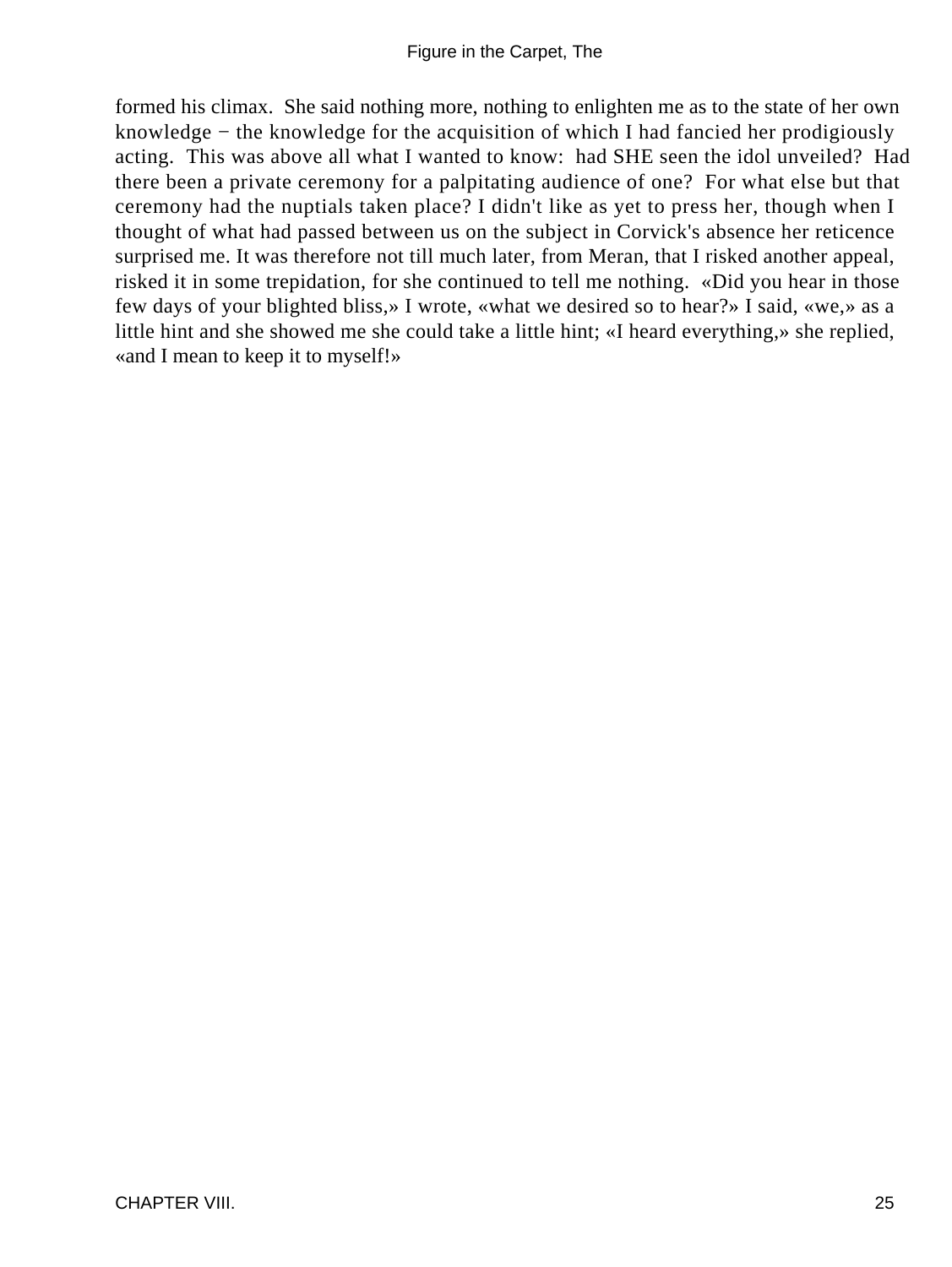### **[CHAPTER IX.](#page-34-0)**

<span id="page-26-0"></span>*I*T was impossible not to be moved with the strongest sympathy for her, and on my return to England I showed her every kindness in my power. Her mother's death had made her means sufficient, and she had gone to live in a more convenient quarter. But her loss had been great and her visitation cruel; it never would have occurred to me moreover to suppose she could come to feel the possession of a technical tip, of a piece of literary experience, a counterpoise to her grief. Strange to say, none the less, I couldn't help believing after I had seen her a few times that I caught a glimpse of some such oddity. I hasten to add that there had been other things I couldn't help believing, or at least imagining; and as I never felt I was really clear about these, so, as to the point I here touch on, I give her memory the benefit of the doubt. Stricken and solitary, highly accomplished and now, in her deep mourning, her maturer grace and her uncomplaining sorrow, incontestably handsome, she presented herself as leading a life of singular dignity and beauty. I had at first found a way to persuade myself that I should soon get the better of the reserve formulated, the week after the catastrophe in her reply to an appeal as to which I was not unconscious that it might strike her as mistimed. Certainly that reserve was something of a shock to me − certainly it puzzled me the more I thought of it and even though I tried to explain it (with moments of success) by an imputation of exalted sentiments, of superstitious scruples, of a refinement of loyalty. Certainly it added at the same time hugely to the price of Vereker's secret, precious as this mystery already appeared. I may as well confess abjectly that Mrs. Corvick's unexpected attitude was the final tap on the nail that was to fix fast my luckless idea, convert it into the obsession of which I'm for ever conscious.

 But this only helped me the more to be artful, to be adroit, to allow time to elapse before renewing my suit. There were plenty of speculations for the interval, and one of them was deeply absorbing. Corvick had kept his information from his young friend till after the removal of the last barrier to their intimacy – then only had he let the cat out of the bag. Was it Gwendolen's idea, taking a hint from him, to liberate this animal only on the basis of the renewal of such a relation? Was the figure in the carpet traceable or describable only for husbands and wives − for lovers supremely united? It came back to me in a mystifying manner that in Kensington Square, when I mentioned that Corvick would have told the girl he loved, some word had dropped from Vereker that gave colour to this possibility. There might be little in it, but there was enough to make me wonder if I should have to marry Mrs. Corvick to get what I wanted. Was I prepared to offer her this price for the blessing of her knowledge? Ah that way madness lay! − so I at least said to myself in bewildered hours. I could see meanwhile the torch she refused to pass on flame away in her chamber of memory − pour through her eyes a light that shone in her lonely house. At the end of six months I was fully sure of what this warm presence made up to her for. We had talked again and again of the man who had brought us together − of his talent, his character, his personal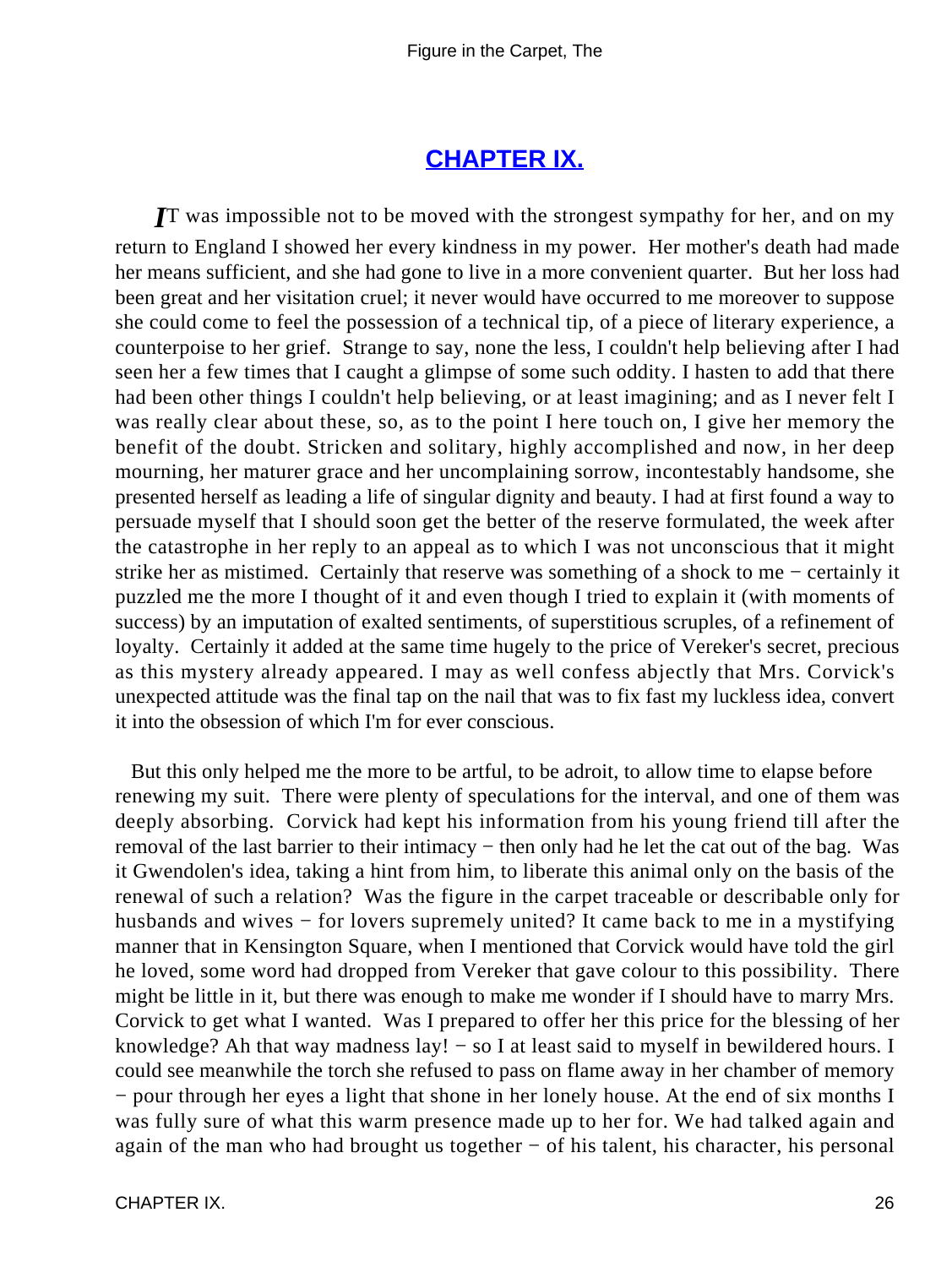charm, his certain career, his dreadful doom, and even of his clear purpose in that great study which was to have been a supreme literary portrait, a kind of critical Vandyke or Velasquez. She had conveyed to me in abundance that she was tongue−tied by her perversity, by her piety, that she would never break the silence it had not been given to the «right person,» as she said, to break. The hour however finally arrived. One evening when I had been sitting with her longer than usual I laid my hand firmly on her arm. «Now at last what IS it?»

 She had been expecting me and was ready. She gave a long slow soundless headshake, merciful only in being inarticulate. This mercy didn't prevent its hurling at me the largest finest coldest «Never!» I had yet, in the course of a life that had known denials, had to take full in the face. I took it and was aware that with the hard blow the tears had come into my eyes. So for a while we sat and looked at each other; after which I slowly rose, I was wondering if some day she would accept me; but this was not what I brought out. I said as I smoothed down my hat: «I know what to think then. It's nothing!»

 A remote disdainful pity for me gathered in her dim smile; then she spoke in a voice that I hear at this hour: «It's my LIFE!» As I stood at the door she added: «You've insulted him!»

«Do you mean Vereker?»

«I mean the Dead!»

 I recognised when I reached the street the justice of her charge. Yes, it was her life − I recognised that too; but her life none the less made room with the lapse of time for another interest. A year and a half after Corvick's death she published in a single volume her second novel, «Overmastered,» which I pounced on in the hope of finding in it some tell−tale echo or some peeping face. All I found was a much better book than her younger performance, showing I thought the better company she had kept. As a tissue tolerably intricate it was a carpet with a figure of its own; but the figure was not the figure I was looking for. On sending a review of it to **The middle i** was surprised to learn from the office that a notice was already in type. When the paper came out I had no hesitation in attributing this article, which I thought rather vulgarly overdone, to Drayton Deane, who in the old days had been something of a friend of Corvick's, yet had only within a few weeks made the acquaintance of his widow. I had had an early copy of the book, but Deane had evidently had an earlier. He lacked all the same the light hand with which Corvick had gilded the gingerbread – he laid on the tinsel in splotches.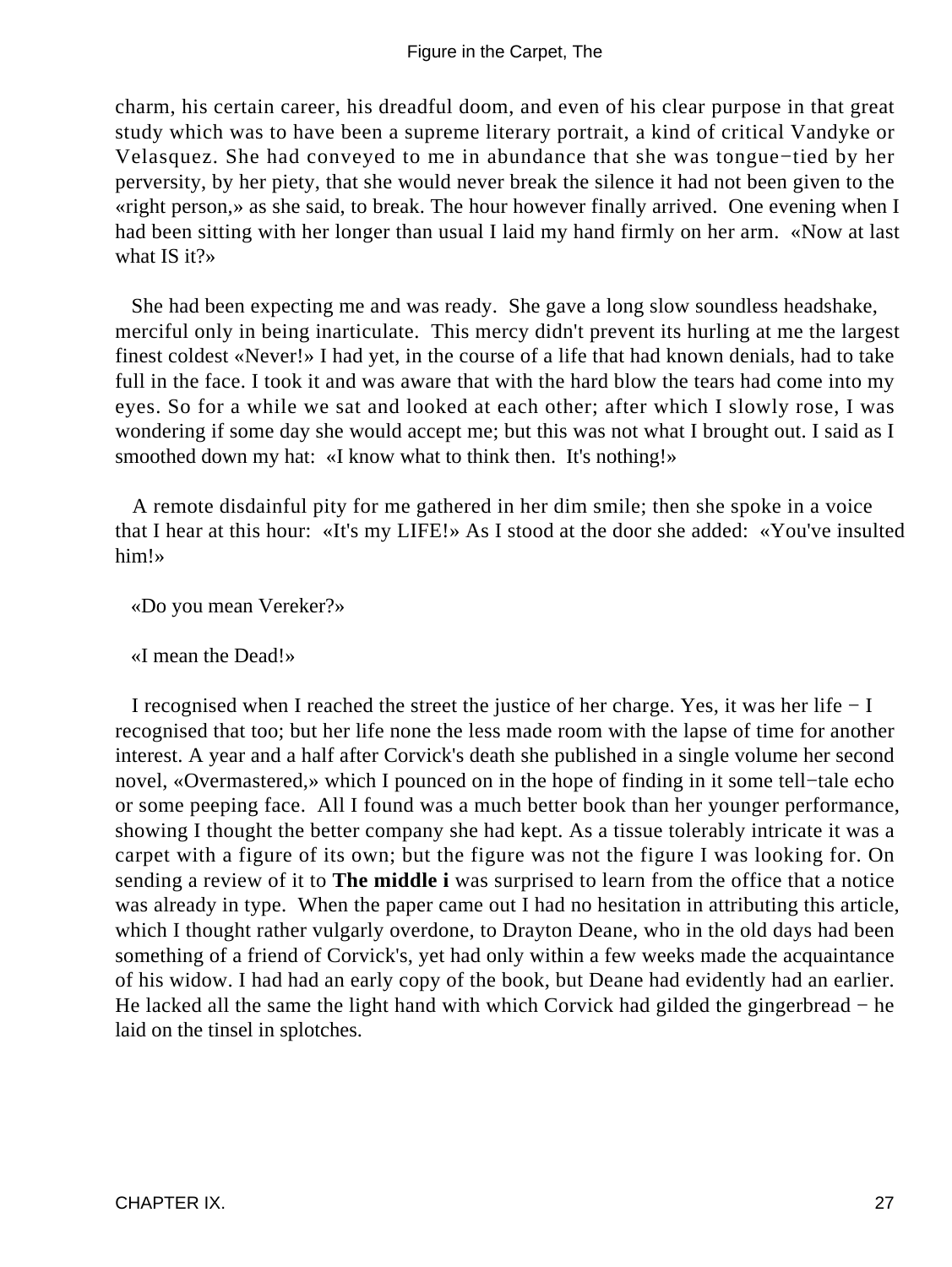## **[CHAPTER X.](#page-34-0)**

<span id="page-28-0"></span>*S*IX months later appeared «The Right of Way,» the last chance, though we didn't know it, that we were to have to redeem ourselves. Written wholly during Vereker's sojourn abroad, the book had been heralded, in a hundred paragraphs, by the usual ineptitudes. I carried it, as early a copy as any, I this time flattered myself, straightway to Mrs. Corvick. This was the only use I had for it; I left the inevitable tribute of **The middle** to some more ingenious mind and some less irritated temper. «But I already have it,» Gwendolen said. «Drayton Deane was so good as to bring it to me yesterday, and I've just finished it.»

«Yesterday? How did he get it so soon?»

«He gets everything so soon! He's to review it in THE MIDDLE.»

«He − Drayton Deane − review Vereker?» I couldn't believe my ears.

«'Why not? One fine ignorance is as good as another.»

I winced but I presently said: «You ought to review him yourself!»

«I don't 'review,'» she laughed. «I'm reviewed!»

 Just then the door was thrown open. «Ah yes, here's your reviewer!» Drayton Deane was there with his long legs and his tall forehead: he had come to see what she thought of «The Right of Way,» and to bring news that was singularly relevant. The evening papers were just out with a telegram on the author of that work, who, in Rome, had been ill for some days with an attack of malarial fever. It had at first not been thought grave, but had taken, in consequence of complications, a turn that might give rise to anxiety. Anxiety had indeed at the latest hour begun to be felt.

 I was struck in the presence of these tidings with the fundamental detachment that Mrs. Corvick's overt concern quite failed to hide: it gave me the measure of her consummate independence. That independence rested on her knowledge, the knowledge which nothing now could destroy and which nothing could make different. The figure in the carpet might take on another twist or two, but the sentence had virtually been written. The writer might go down to his grave: she was the person in the world to whom − as if she had been his favoured heir − his continued existence was least of a need. This reminded me how I had observed at a particular moment − after Corvick's death − the drop of her desire to see him face to face. She had got what she wanted without that. I had been sure that if she hadn't got it she wouldn't have been restrained from the endeavour to sound him personally by those

CHAPTER X. 28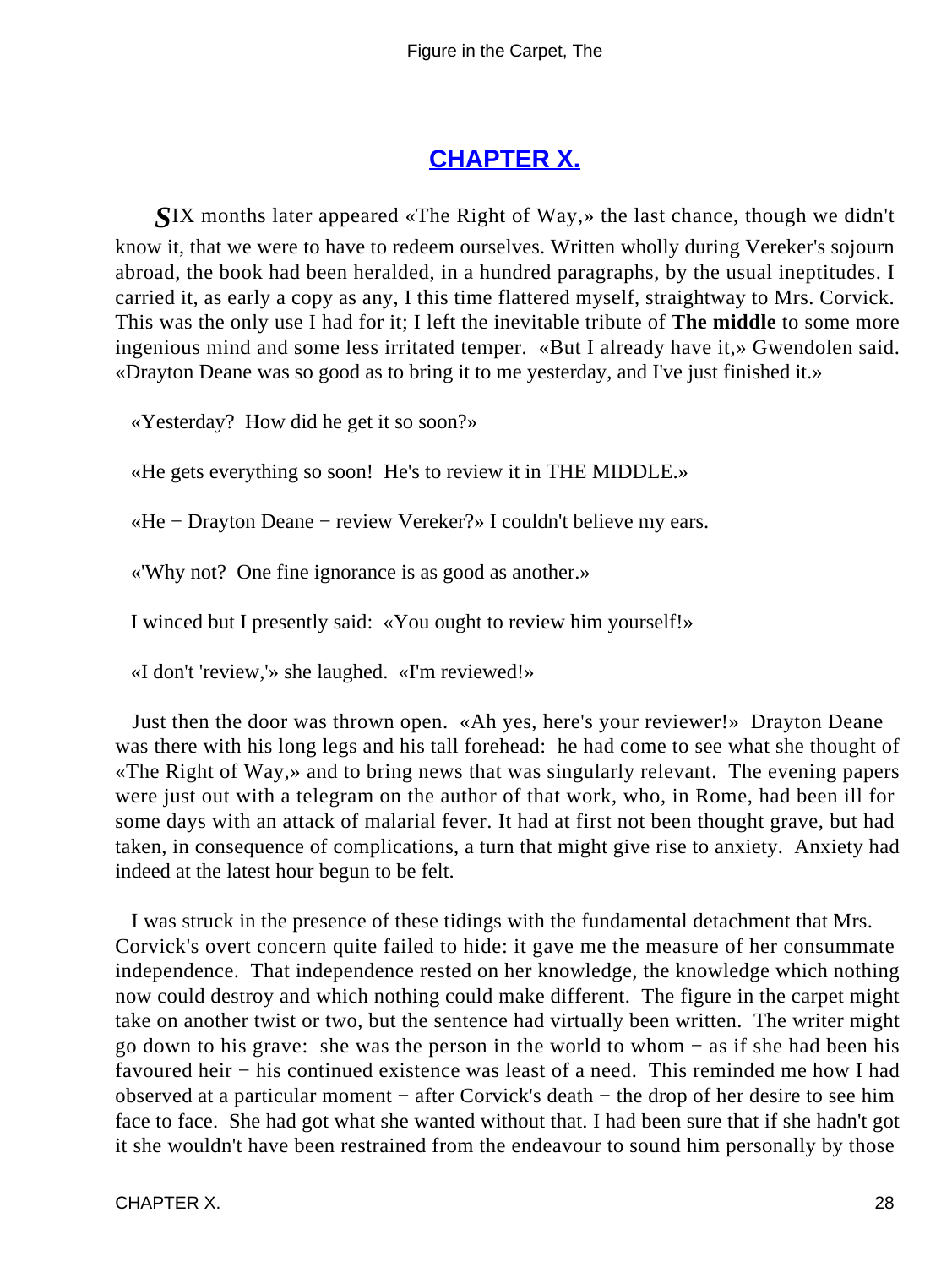superior reflexions, more conceivable on a man's part than on a woman's, which in my case had served an a deterrent. It wasn't however, I hasten to add, that my case, in spite of this invidious comparison, wasn't ambiguous enough. At the thought that Vereker was perhaps at that moment dying there rolled over me a wave of anguish − a poignant sense of how inconsistently I still depended on him. A delicacy that it was my one compensation to suffer to rule me had left the Alps and the Apennines between us, but the sense of the waning occasion suggested that I might in my despair at last have gone to him. Of course I should really have done nothing of the sort. I remained five minutes, while my companions talked of the new book, and when Drayton Deane appealed to me for my opinion of it I made answer, getting up, that I detested Hugh Vereker and simply couldn't read him. I departed with the moral certainty that as the door closed behind me Deane would brand me for awfully superficial. His hostess wouldn't contradict **That** at least.

 I continue to trace with a briefer touch our intensely odd successions. Three weeks after this came Vereker's death, and before the year was out the death of his wife. That poor lady I had never seen, but I had had a futile theory that, should she survive him long enough to be decorously accessible, I might approach her with the feeble flicker of my plea. Did she know and if she knew would she speak? It was much to be presumed that for more reasons than one she would have nothing to say; but when she passed out of all reach I felt renannouncement indeed my appointed lot. I was shut up in my obsession for ever − my gaolers had gone off with the key. I find myself quite as vague as a captive in a dungeon about the tinge that further elapsed before Mrs. Corvick became the wife of Drayton Deane. I had foreseen, through my bars, this end of the business, though there was no indecent haste and our friendship had fallen rather off. They were both so «awfully intellectual» that it struck people as a suitable match, but I had measured better than any one the wealth of understanding the bride would contribute to the union. Never, for a marriage in literary circles − so the newspapers described the alliance − had a lady been so bravely dowered. I began with due promptness to look for the fruit of the affair − that fruit, I mean, of which the premonitory symptoms would be peculiarly visible in the husband. Taking for granted the splendour of the other party's nuptial gift, I expected to see him make a show commensurate with his increase of means. I knew what his means had been – his article on «The Right of Way» had distinctly given one the figure. As he was now exactly in the position in which still more exactly I was not I watched from month to month, in the likely periodicals, for the heavy message poor Corvick had been unable to deliver and the responsibility of which would have fallen on his successor. The widow and wife would have broken by the rekindled hearth the silence that only a widow and wife might break, and Deane would be as aflame with the knowledge as Corvick in his own hour, as Gwendolen in hers, had been. Well, he was aflame doubtless, but the fire was apparently not to become a public blaze. I scanned the periodicals in vain: Drayton Deane filled them with exuberant pages, but he withheld the page I most feverishly sought. He wrote on a thousand subjects, but never on the subject of Vereker. His special line was to tell truths that other people either «funked,» as he said, or overlooked, but he never told the only truth that seemed to me in these days to signify. I met the couple in those literary circles referred to in the papers: I have sufficiently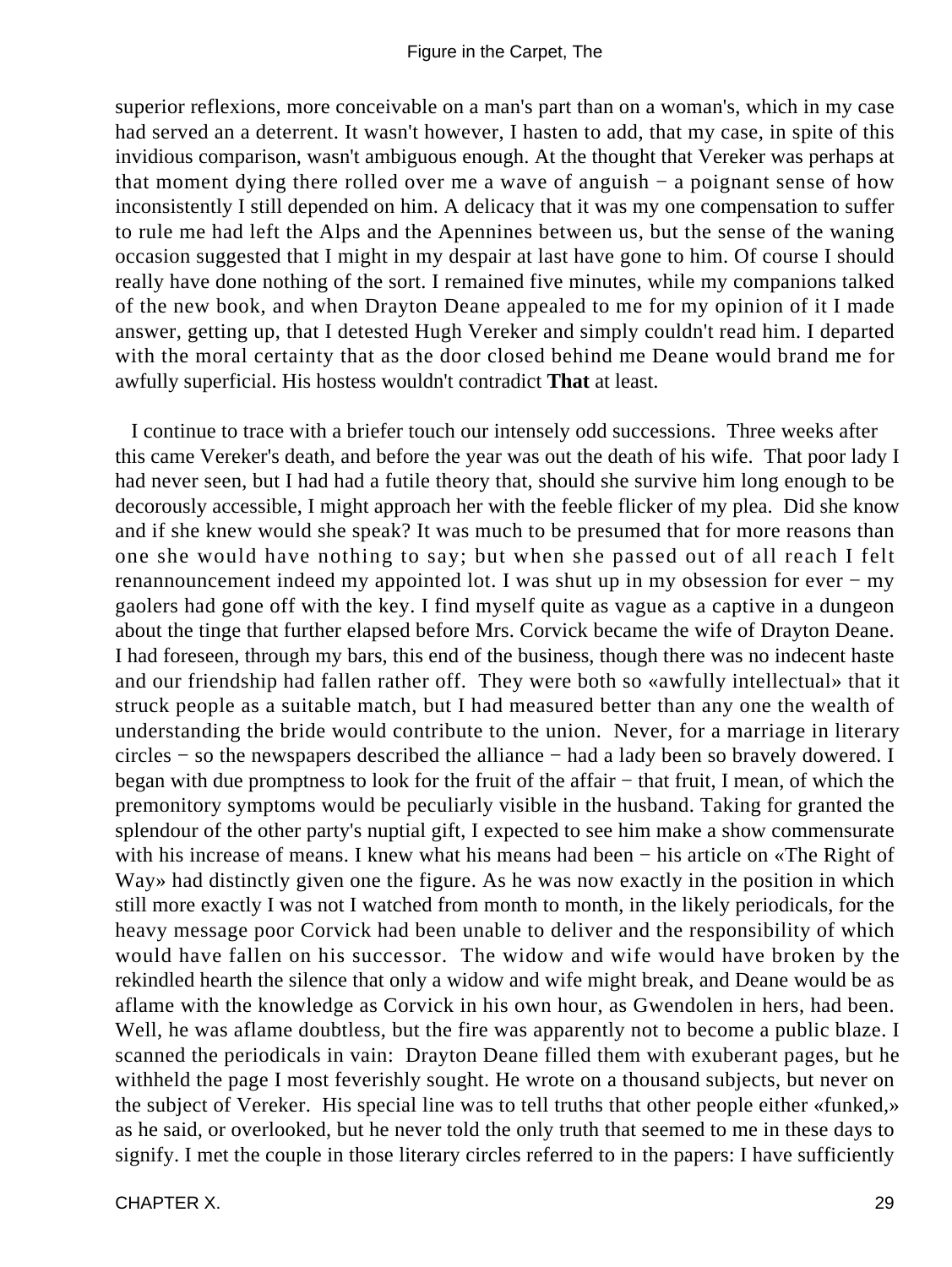intimated that it was only in such circles we were all constructed to revolve. Gwendolen was more than ever committed to them by the publication of her third novel, and I myself definitely classed by holding the opinion that this work was inferior to its immediate predecessor. Was it worse because she had been keeping worse company? If her secret was, as she had told me, her life − a fact discernible in her increasing bloom, an air of conscious privilege that, cleverly corrected by pretty charities, gave distinction to her appearance − it had yet not a direct influence on her work. That only made one − everything only made one − yearn the more for it; only rounded it off with a mystery finer and subtler.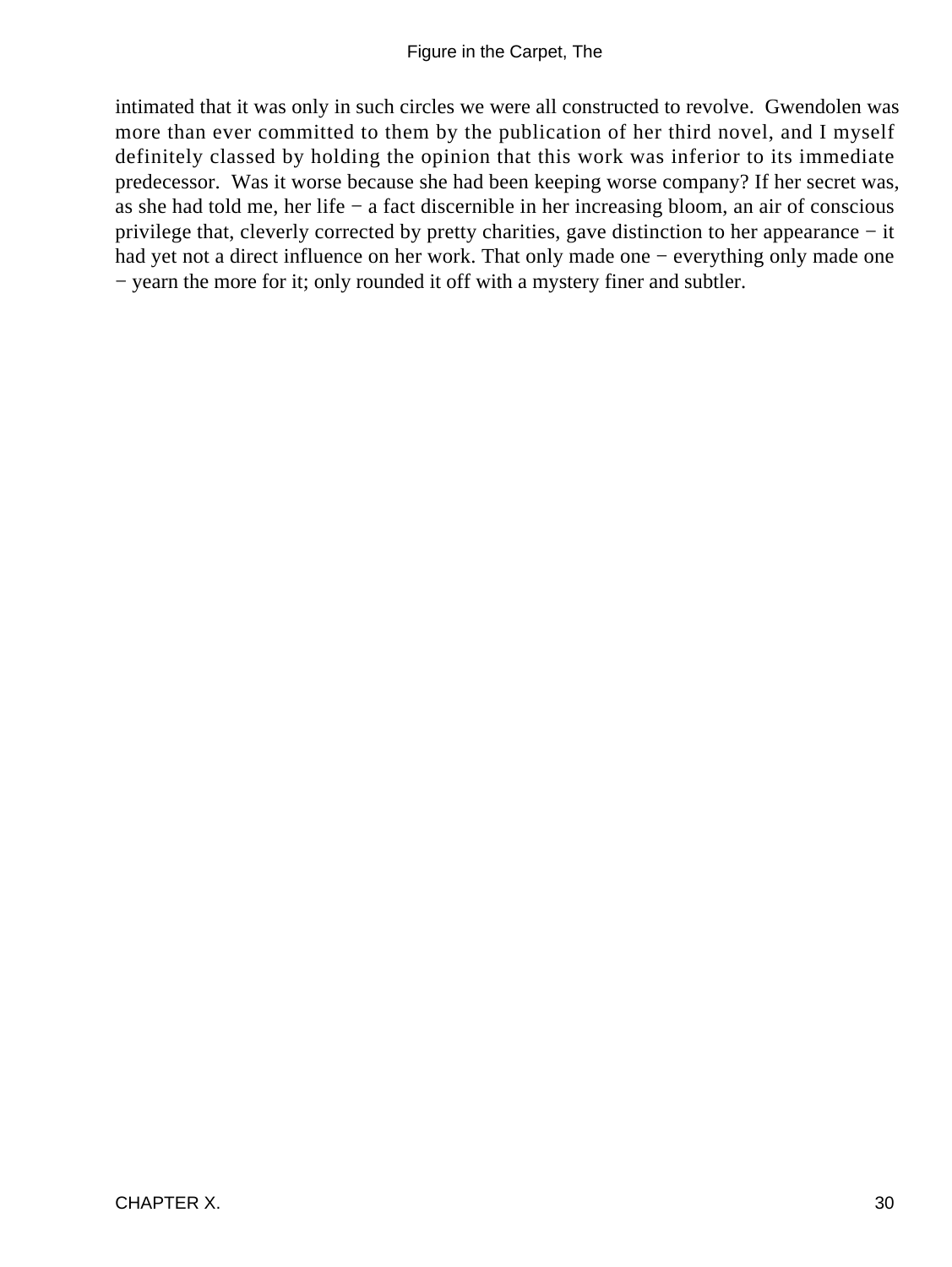## **[CHAPTER XI.](#page-34-0)**

<span id="page-31-0"></span>*I*T was therefore from her husband I could never remove my eyes: I beset him in a manner that might have made him uneasy. I went even so far as to engage him in conversation. Didn't he know, hadn't he come into it as a matter of course? − that question hummed in my brain. Of course he knew; otherwise he wouldn't return my stare so queerly. His wife had told him what I wanted and he was amiably amused at my impotence. He didn't laugh − he wasn't a laugher: his system was to present to my irritation, so that I should crudely expose myself, a conversational blank as vast as his big bare brow. It always happened that I turned away with a settled conviction from these unpeopled expanses, which seemed to complete each other geographically and to symbolise together Drayton Deane's want of voice, want of form. He simply hadn't the art to use what he knew; he literally was incompetent to take up the duty where Corvick had left it. I went still further − it was the only glimpse of happiness I had. I made up my mind that the duty didn't appeal to him. He wasn't interested, he didn't care. Yes, it quite comforted me to believe him too stupid to have joy of the thing I lacked. He was as stupid after as he had been before, and that deepened for me the golden glory in which the mystery was wrapped. I had of course none the less to recollect that his wife might have imposed her conditions and exactions. I had above all to remind myself that with Vereker's death the major incentive dropped. He was still there to be honoured by what might be done − he was no longer there to give it his sanction. Who alas but he had the authority?

 Two children were born to the pair, but the second cost the mother her life. After this stroke I seemed to see another ghost of a chance. I jumped at it in thought, but I waited a certain time for manners, and at last my opportunity arrived in a remunerative way. His wife had been dead a year when I met Drayton Deane in the smoking−room of a small club of which we both were members, but where for months – perhaps because I rarely entered it – I hadn't seen him. The room was empty and the occasion propitious. I deliberately offered him, to have done with the matter for ever, that advantage for which I felt he had long been looking.

 «As an older acquaintance of your late wife's than even you were,» I began, «you must let me say to you something I have on my mind. I shall be glad to make any terms with you that you see fit to name for the information she must have had from George Corvick − the information you know, that had come to him, poor chap, in one of the happiest hours of his life, straight from Hugh Vereker.»

He looked at me like a dim phrenological bust. «The information  $-$  ?»

«Vereker's secret, my dear man − the general intention of his books: the string the pearls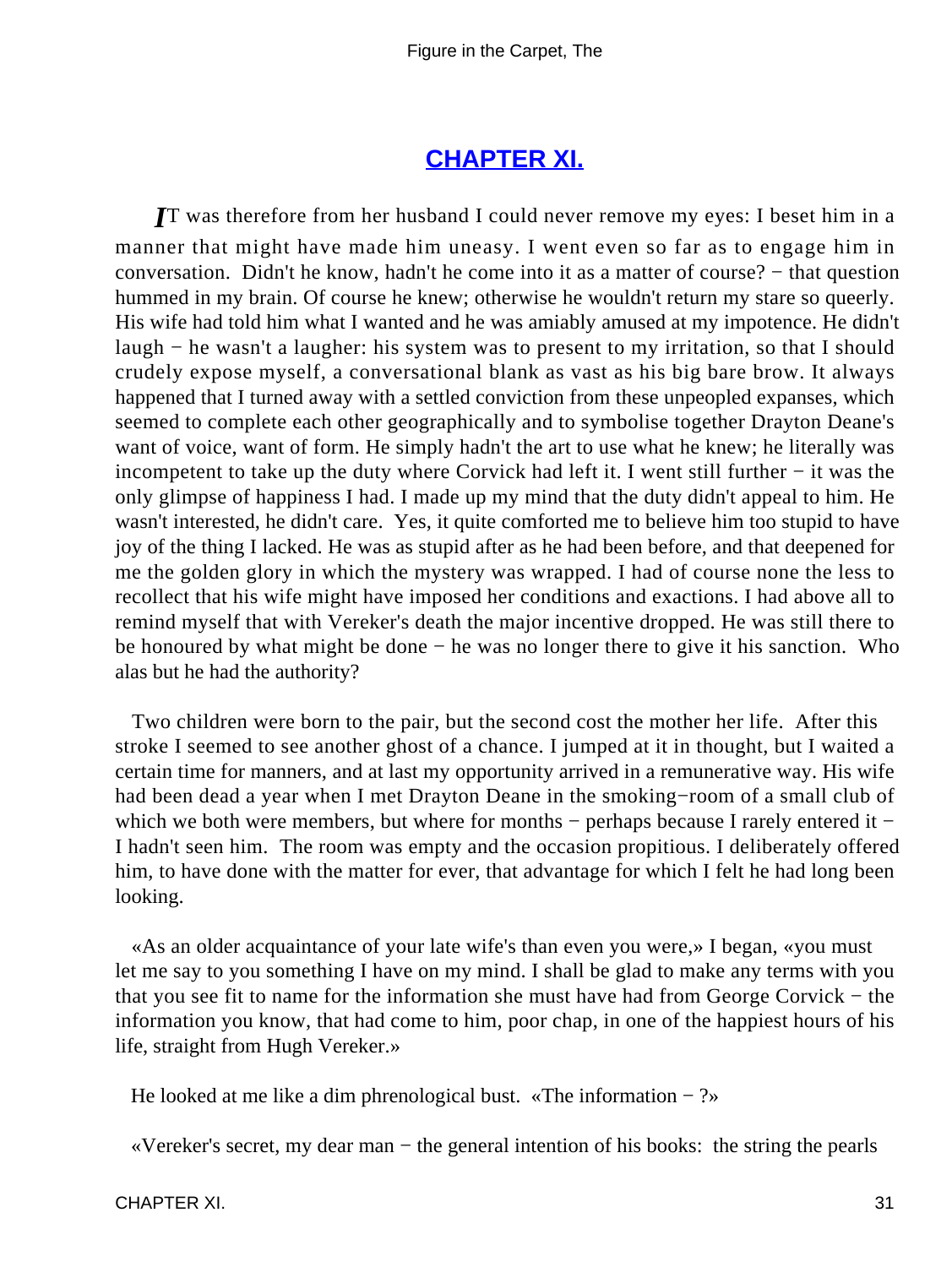were strung on, the buried treasure, the figure in the carpet.»

He began to flush – the numbers on his bumps to come out. «Vereker's books had a general intention?»

 I stared in my turn. «You don't mean to say you don't know it?» I thought for a moment he was playing with me. «Mrs. Deane knew it; she had it, as I say, straight from Corvick, who had, after infinite search and to Vereker's own delight, found the very mouth of the cave. Where IS the mouth? He told after their marriage − and told alone − the person who, when the circumstances were reproduced, must have told you. Have I been wrong in taking for granted that she admitted you, as one of the highest privileges of the relation in which you stood to her, to the knowledge of which she was after Corvick's death the sole depositary? All I know is that that knowledge is infinitely precious, and what I want you to understand is that if you'll in your turn admit me to it you'll do me a kindness for which I shall be lastingly grateful.»

 He had turned at last very red; I dare say he had begun by thinking I had lost my wits. Little by little he followed me; on my own side I stared with a livelier surprise. Then he spoke. «I don't know what you're talking about.»

He wasn't acting – it was the absurd truth.

«She DIDN'T tell you − ?»

«Nothing about Hugh Vereker.»

 I was stupefied; the room went round. It had been too good even for that! «Upon your honour?»

«Upon my honour. What the devil's the matter with you?» he growled.

«I'm astounded − I'm disappointed. I wanted to get it out of you.»

«It isn't in me!» he awkwardly laughed. «And even if it were − »

 «If it were you'd let me have it − oh yes, in common humanity. But I believe you. I see − I see!» I went on, conscious, with the full turn of the wheel, of my great delusion, my false view of the poor man's attitude. What I saw, though I couldn't say it, was that his wife hadn't thought him worth enlightening. This struck me as strange for a woman who had thought him worth marrying. At last I explained it by the reflexion that she couldn't possibly have married him for his understanding. She had married him for something else.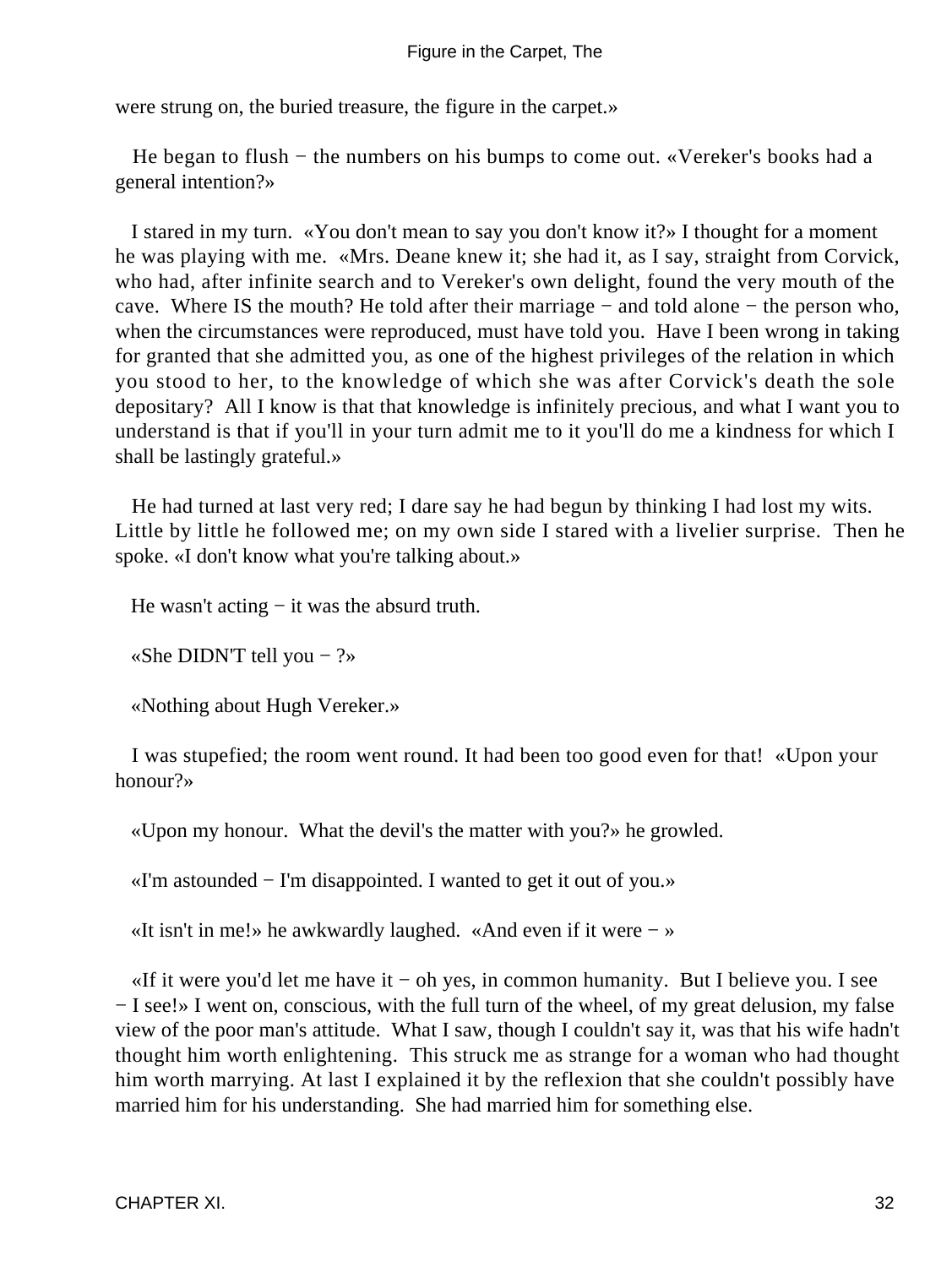He was to some extent enlightened now, but he was even more astonished, more disconcerted: he took a moment to compare my story with his quickened memories. The result of his meditation was his presently saying with a good deal of rather feeble form: «This is the first I hear of what you allude to. I think you must be mistaken as to Mrs. Drayton Deane's having had any unmentioned, and still less any unmentionable, knowledge of Hugh Vereker. She'd certainly have wished it − should it have borne on his literary character − to he used.»

«It was used. She used it herself. She told me with her own lips that she 'lived' on it.»

 I had no sooner spoken than I repented of my words; he grew so pale that I felt as if I had struck him. «Ah, 'lived' − !» he murmured, turning short away from me.

 My compunction was real; I laid my hand on his shoulder. «I beg you to forgive me − I've made a mistake. You don't know what I thought you knew. You could, if I had been right, have rendered me a service; and I had my reasons for assuming that you'd be in a position to meet me.»

«Your reasons?» he asked. «What were your reasons?»

 I looked at him well; I hesitated; I considered. «Come and sit down with me here, and I'll tell you.» I drew him to a sofa, I lighted another cigar and, beginning with the anecdote of Vereker's one descent from the clouds, I recited to him the extraordinary chain of accidents that had, in spite of the original gleam, kept me till that hour in the dark. I told him in a word just what I've written out here. He listened with deepening attention, and I became aware, to my surprise, by his ejaculations, by his questions, that he would have been after all not unworthy to be trusted by his wife. So abrupt an experience of her want of trust had now a disturbing effect on him; but I saw the immediate shock throb away little by little and then gather again into waves of wonder and curiosity – waves that promised, I could perfectly judge, to break in the end with the fury of my own highest tides. I may say that to−day as victims of unappeased desire there isn't a pin to choose between us. The poor man's state is almost my consolation; there are really moments when I feel it to be quite my revenge.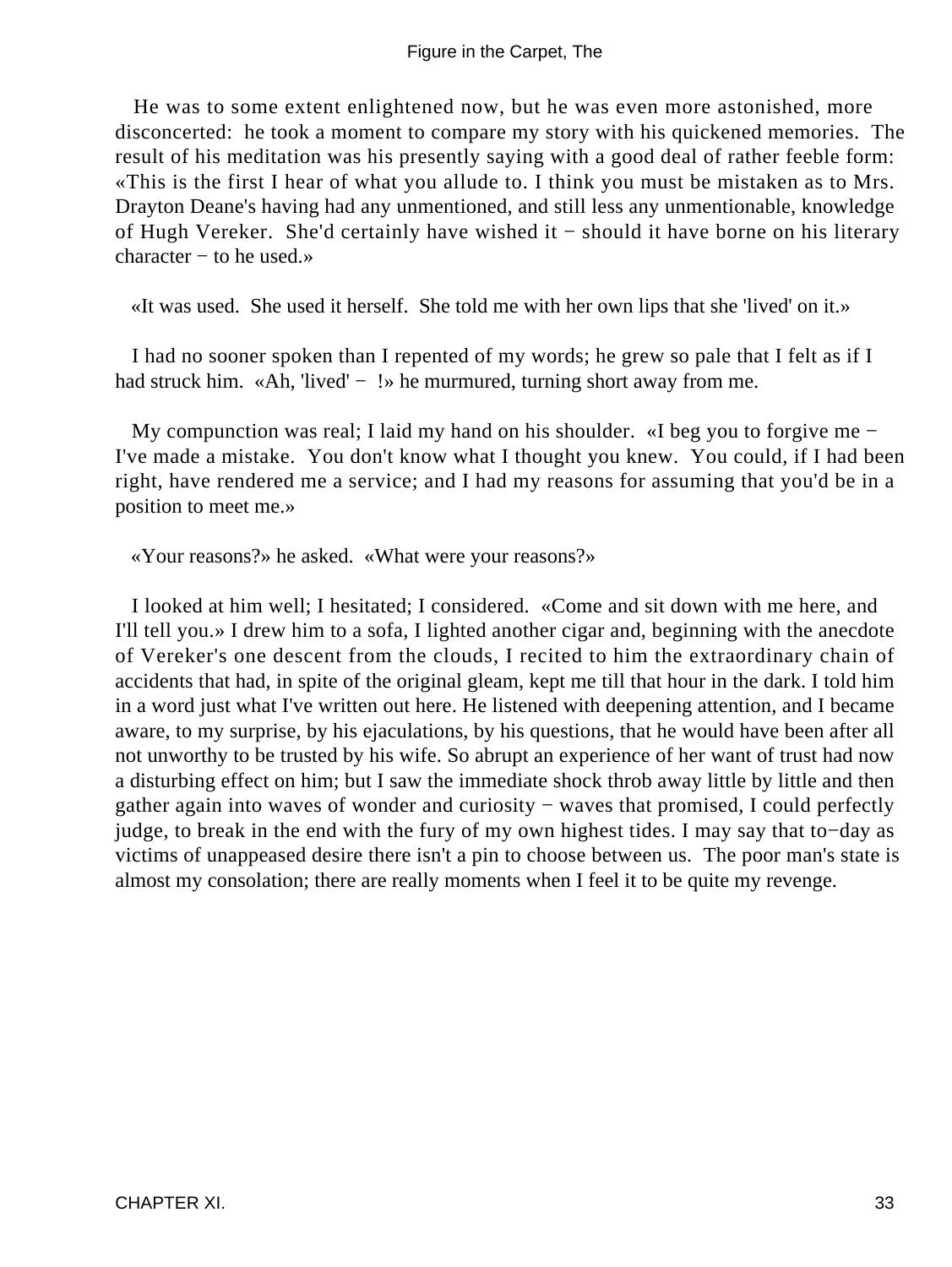Figure in the Carpet, The

# <span id="page-34-0"></span>**Table Of Content**

**[CHAPTER I](#page-3-0)**

**[CHAPTER II](#page-5-0)**

**[CHAPTER III.](#page-8-0)**

**[CHAPTER IV.](#page-12-0)**

**[CHAPTER V.](#page-15-0)**

**[CHAPTER VI.](#page-18-0)**

**[CHAPTER VII.](#page-21-0)**

**[CHAPTER VIII.](#page-23-0)**

**[CHAPTER IX.](#page-26-0)**

**[CHAPTER X.](#page-28-0)**

**[CHAPTER XI.](#page-31-0)**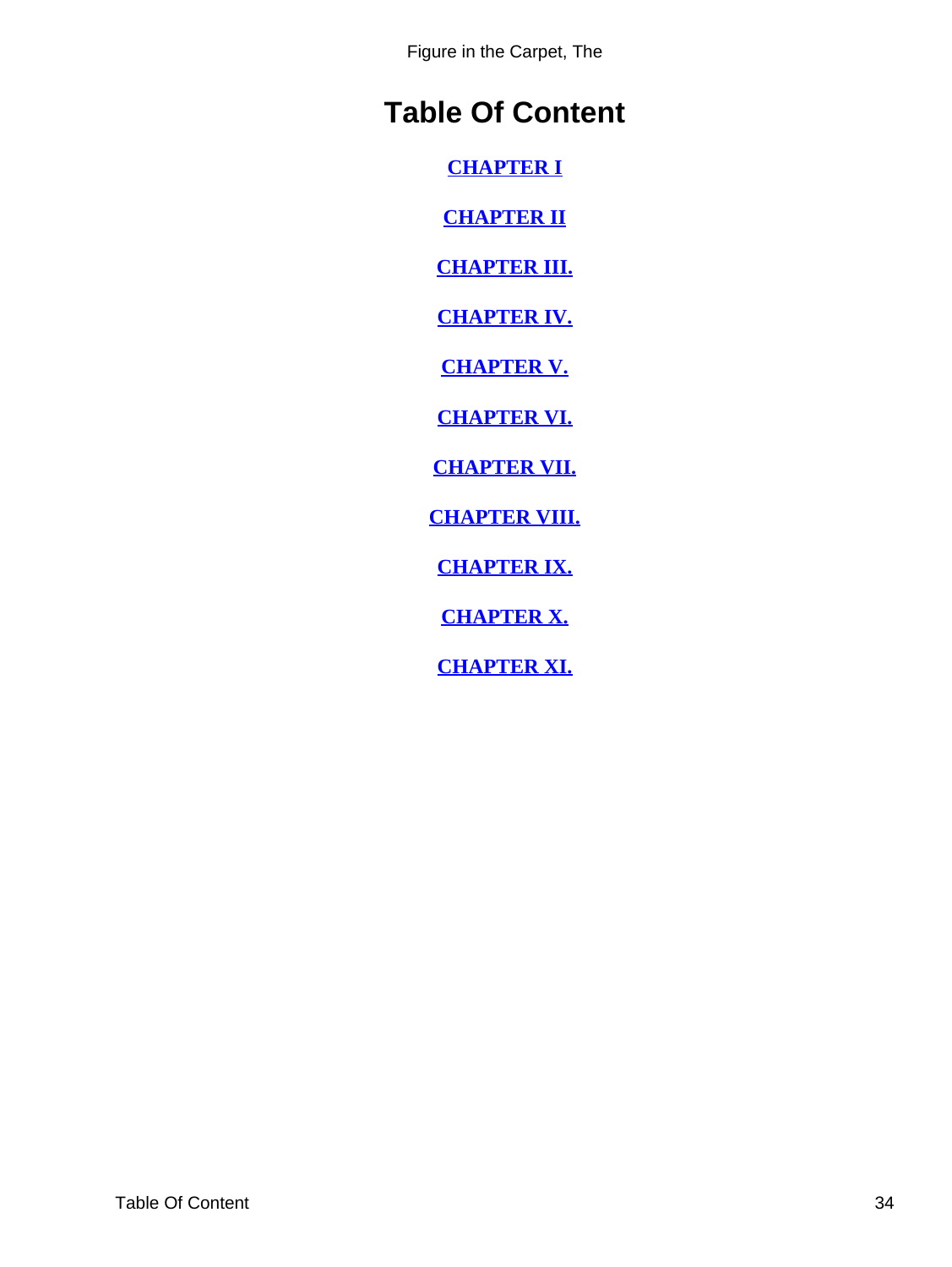# <span id="page-35-0"></span>**About Phoenix Editions**

#### **Why Phoenix Editions?**

With the already available tools, converting files to eBook formats is not a big task. You can use a plugin in MS Word and with just one click have a lit file. You can drag and drop html into Adobe Acrobat and create a pdf file.

If we can be happy over the possibilities given to anyone to publish and to be published, we must nevertheless look at previous experiences from the history of the computer and the internet in order to get some needed advice:

• The lack of standards threatens the persistance of data.

We are able to access data from tablets from 3.000 year B.C. but not from files created 10 years ago in a proprietary format, stored in some specific non standard media, or even in previous versions of existing products.

- If not enough care is taken, some operations like drag and drop or cut and paste can result in the production of corrupted data.
- Many ebooks come from html files. But outdated tags are still being used, and one only needs to view the source to find beginning tags without their corresponding end tags, improper nesting, and proprietary or non standard encoding. If the source code is not cleaned up, all this will make its way to the derivated ebook.
- Not every user knows how, is able to or wants to use the more advanced standard features of available ebooks formats, resulting in a work that very often doesn't make for the most pleasing reading experience.
- Centuries of history and experience in graphical and printing arts should not be lost for the sake of speed in converting to an ebook format. Much can be done in our search for excellence to adapt and improve, the end result of which is a ebook of higher quality.

But, we must be very careful in our search for quality and in our establishing criteria to meet this lofty goal. Otherwise, as we know and are aware of, a new kind of elitism, censorship or snobism can arise out of this endeavour.

Finding the proper and fair way to achieve this quality of ebook without such detrimental effects led us to implement what we at Phoenix−Library call **Phoenix Editions**.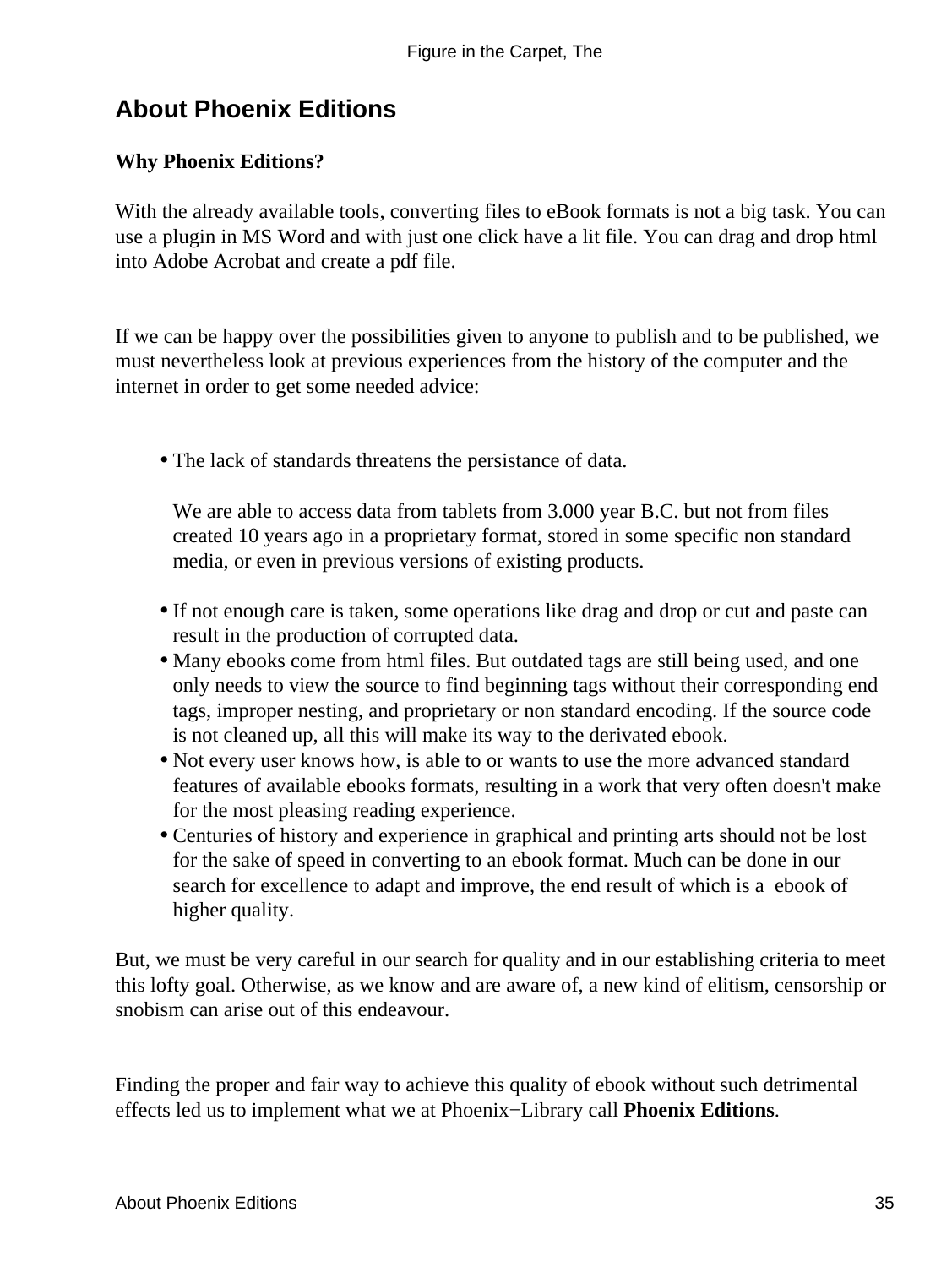## **What is a Phoenix Edition**

At Phoenix−Library we call a Phoenix Edition, an ebook with the following characteristics:

- It is converted from clean and standard xhtml/xml files
- It uses meta tags to identify content, and other data
- The available resources specific to each ebook format are used to give the reader a pleasant reading experience.

This means: objectives and normative criteria, regardless of taste, aesthetic or otherwise subjective evaluations of contents and/or presentation.

#### **Phoenix Edition of a RocketEdition file:**

An ebook with a cover, a table of contents with active links, chapter breaks, a "go to" touch access at least to a TOC, oeb compliant metadata, indentation if required from a pEdition reproduction, internal links to notes.

#### **Phoenix Edition of a Softbook file:**

An ebook with a cover, a table of contents with active links, chapter breaks, oeb compliant metadata, indentation if required from a pEdition reproduction, internal links to notes.

#### **Phoenix Edition of a MS−Reader file:**

An ebook with a cover, an external table of contents with active links at least to an internal TOC, chapter breaks, images, oeb compliant metadata, indentation if required from a pEditon reproduction, internal links to notes.

#### **Phoenix Edition of a Mobipocket file:**

An ebook with a cover, an external table of contents with active links at least to an internal TOC, chapter breaks, oeb compliant metadata, indentation if required from a pEdition reproduction, internal links to notes.

#### **Phoenix Edition of a Acrobat file:**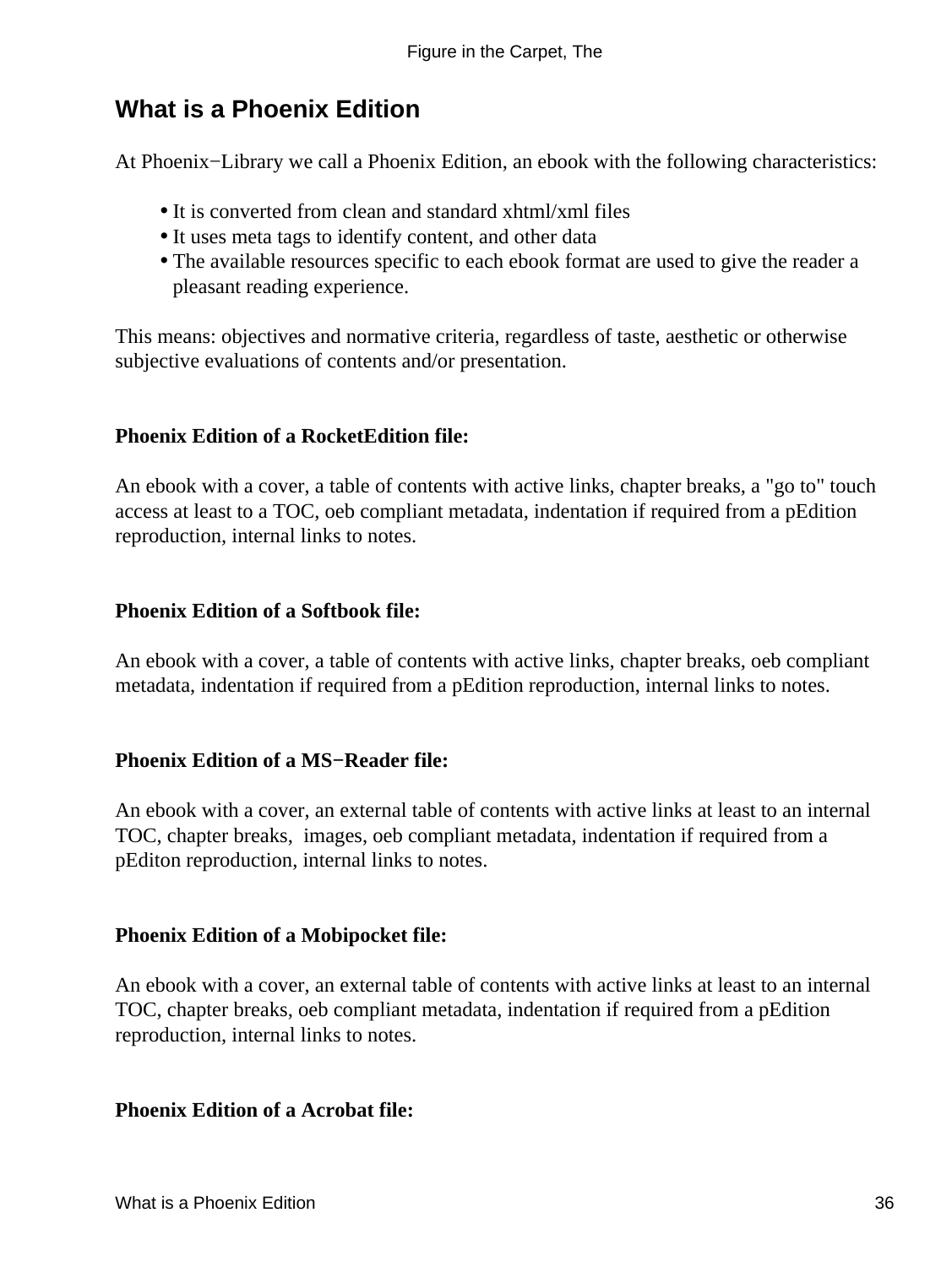An ebook with a cover, images, chapter breaks, matching page numbers, oeb compliant metadata, indentation if required from a pEdition reproduction, internal links to notes.

**Note 1:** These criteria will be discussed in the Phoenix eBook newsgroups in order to be refined and then implemented in a Phoenix Edition guideline, that will be available in the near future to all Phoenix−Library associates.

**Note 2:** In order to stimulate and reward all associate eBookProducers in their search for excellence, a percentage of all associate subscriptions will be allocated to this cause.